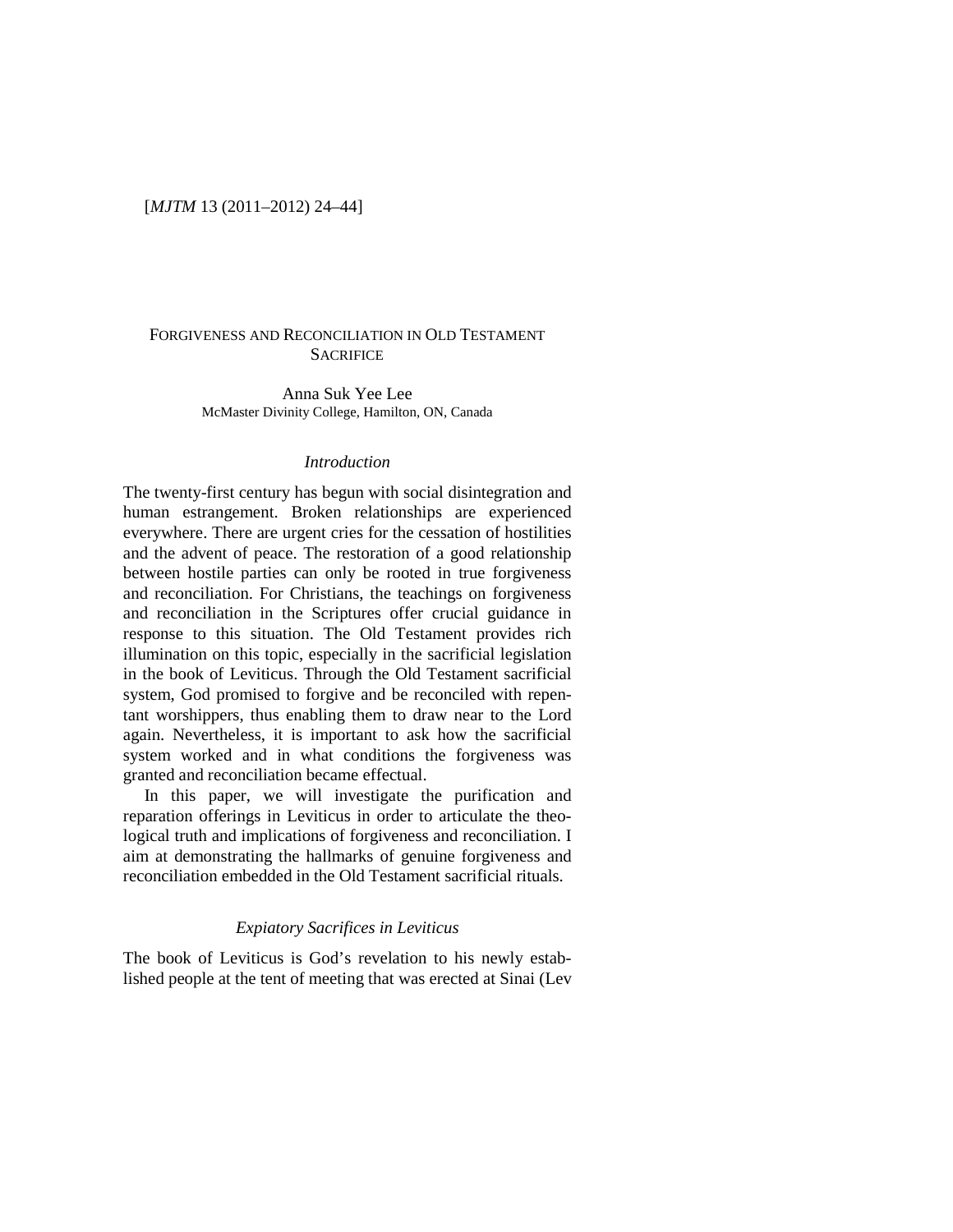27:34). The purpose of this revelation is to ensure the enduring presence of Yahweh within the community and to nurture the covenant relationship established with him.[1](#page-1-0)

Leviticus begins with the gifts of sacrifice, which is the heart of public worship.[2](#page-1-1) Chapters 1–7 outline the five major offerings: burnt offering, cereal offering, well-being offering, purification offering, and reparation offering. The first three are voluntary gifts characterized by the phrase "a soothing aroma to the  $Lord"$  (הוה ליהוה Lev 1:9; cf. 1:13, 17; 2:2, 9; 3:5), and function as expressions of praise and homage to God (Leviticus 1–3).[3](#page-1-2) The last two sacrifices are required because of sin, reflecting notions of atonement, forgiveness, and restitution.[4](#page-1-3) They function as channels of the Lord for sinners to express their penitence and to plead for divine forgiveness.

The purification offering (המאה; Lev 4:1-[5](#page-1-4):13)<sup>5</sup> and reparation offering ( $\square \nightharpoonup$ x; Lev 5:14–[6](#page-1-5):7 [MT: 5:14–26])<sup>6</sup> are expiatory gifts that deal with sin that disrupts the relationship with God and his created world.[7](#page-1-6) These remedial offerings attend to unintentional sins only. By contrast, Num 15:30–31 states that intentional sins cannot be expiated.[8](#page-1-7) Both offerings, presided

- 2. Gane, *Leviticus, Numbers*, 57.
- 3. Boda, *A Severe Mercy*, 66.

<span id="page-1-3"></span><span id="page-1-2"></span><span id="page-1-1"></span><span id="page-1-0"></span>4. Budd, *Leviticus*, 77. These offerings and concepts will be discussed in detail below.

<span id="page-1-4"></span>5. Nearly all versions and translations render  $\Box \boxtimes \Box \Box$  as "sin offering." However, Milgrom argues successfully that this term would be better understood as referring to the process of purification, especially since  $\nabla \mathbf{X} \mathbf{v}$  sometimes is used in situations that have no relation to sin, such as Leviticus 12, where the blood acts as the purging agent. In this paper,  $\Box \angle \Box \Box$  is translated as "purification offering" in accordance with Milgrom's suggestion (Milgrom, *Studies in Cultic Theology*, 67–69).

<span id="page-1-5"></span>6. Most of the versions render  $\square$  as "guilt offering." According to the nature of the sacrifice, Milgrom suggests that this term should be translated as "reparation offering," which is adopted in this paper (Milgrom, *Cult and Conscience*, 3–12).

7. Expiatory gift refers to the compensation for the wrongdoing.

<span id="page-1-7"></span><span id="page-1-6"></span>8. Milgrom argues that confession, which only appears in four priestly passages (Lev 5:5; 16:21; 26:40; Num 5:6–7), "is the legal device fashioned by the priestly legislators to convert deliberate sins into inadvertences, thereby

<sup>1.</sup> Boda, *A Severe Mercy*, 55.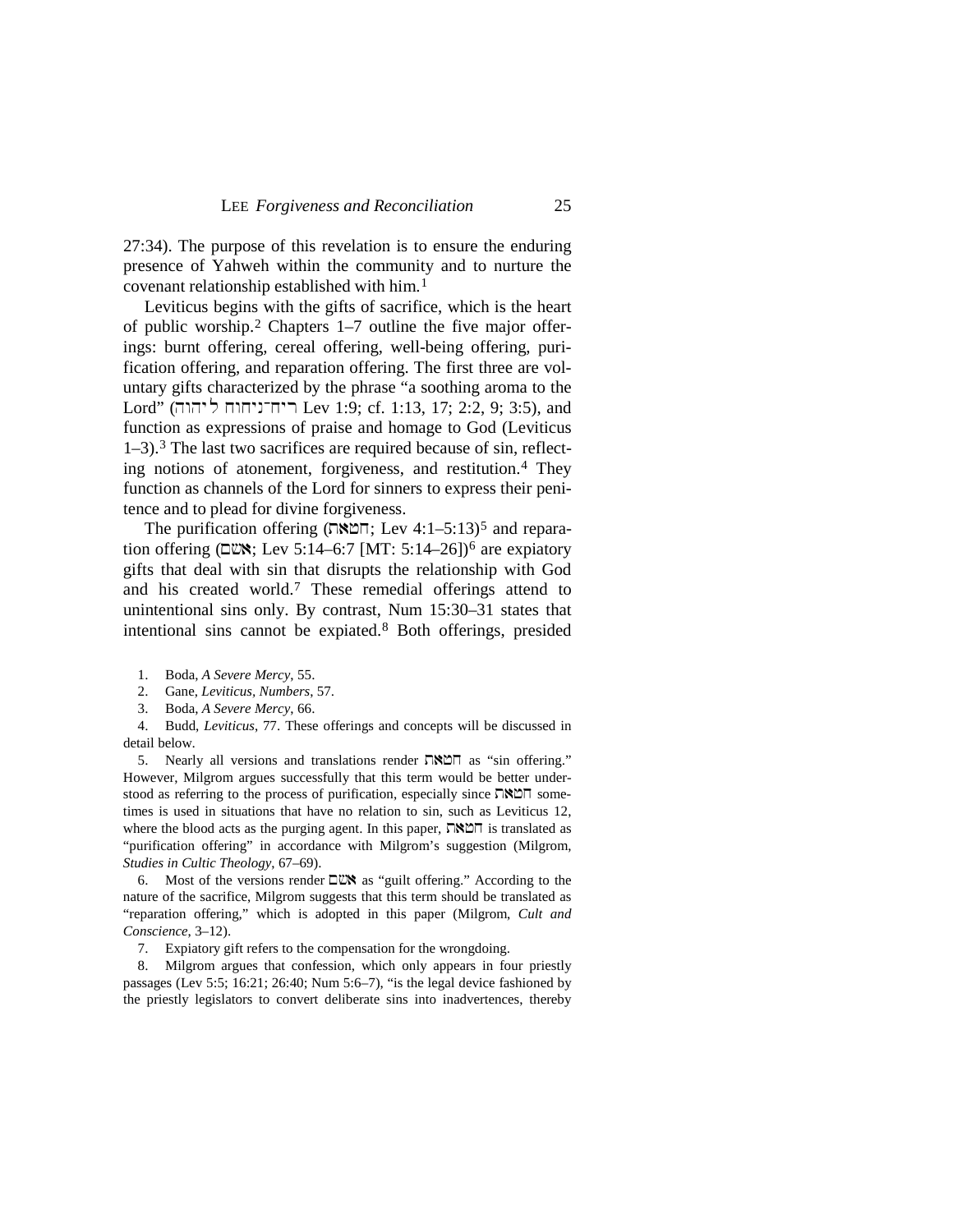over by the priest, are presented publicly in the tent of meeting before the Lord (לפני יהוה), the one who receives the sacrificial gifts (Lev 4:4; cf. 4:15, 24, 31; 5:6, 7, 12, 19; 6:7 [MT: 5:26]). This setting implies that sins, even when committed by an individual, are not private affairs. The remedy for sin must be made before the Lord, as all sins are sins against God (the offended), thus threatening his holy presence and endangering the solidarity of the whole community (cf. Ps  $51:4$  [MT:  $51:6$ ]).<sup>[9](#page-2-0)</sup>

The reparation offering, which operates similarly to the purification offering, not only provides expiation for sin (especially an unfaithful act (המעל מעל, Lev 5:15; cf. 6:2 [MT: 5:21]), but also serves as a means of reparation. The use of the verb  $\exists$ ' $\mathbb{U}$  $\top$ (restore) in parallel with  $\Box \forall \forall \forall$  (restitution) suggests a legal context in which the offender has to compensate for the loss in full and add one-fifth more as a penalty (Lev 5:6; 6:4–5 [MT: 5:23– 24]). The guilty parties have to give the total sum to those who have suffered the damages before they can present their reparation offerings to the Lord (Lev 6:5–6 [MT: 5:24–25]). This is the only sacrifice that can be converted into money (Lev 5:15, 18; 6:6 [MT: 5:25]), thus facilitating payment.<sup>10</sup> This unique step demonstrates that forgiveness from God cannot be secured until rectification has been made with the one who has been harmed.

Ritual achieves its goal through a process of activities,<sup>[11](#page-2-2)</sup> which, according to Gilders, is a mode of communication that is

qualifying them for sacrificial expiation." See the case of intentional sin in Lev 5:1 (Milgrom, *Leviticus 1–16*, 301–2). Boda disagrees with Milgrom's proposal and suggests that sins should be divided into three types categorized according to intent: "inadvertent errors that can be forgiven/purified, deliberate errors that can be forgiven, and defiant sin that cannot be forgiven" (Boda, *A Severe Mercy*, 60; cf. Kiuchi, *Leviticus*, 59–60).

9. Boda, *A Severe Mercy*, 60; Kiuchi, *Leviticus*, 107.

<span id="page-2-1"></span><span id="page-2-0"></span>10. The reparation offering in the priestly system is the most difficult to understand and its distinction from a purification offering, as Milgrom states, "has been the despair of scholars through the ages" (Milgrom, *Cult and Conscience*, 1, 14). See Anderson, "Sacrifice and Sacrificial Offerings," 880.

<span id="page-2-2"></span>11. Gane states that a ritual is an activity system with meaning attached to its physical activities. The goal for such a system is to accomplish a particular "transformation" through an activity process. He stipulates that it is not the activities that define the system but the "goal" of the ritual that determines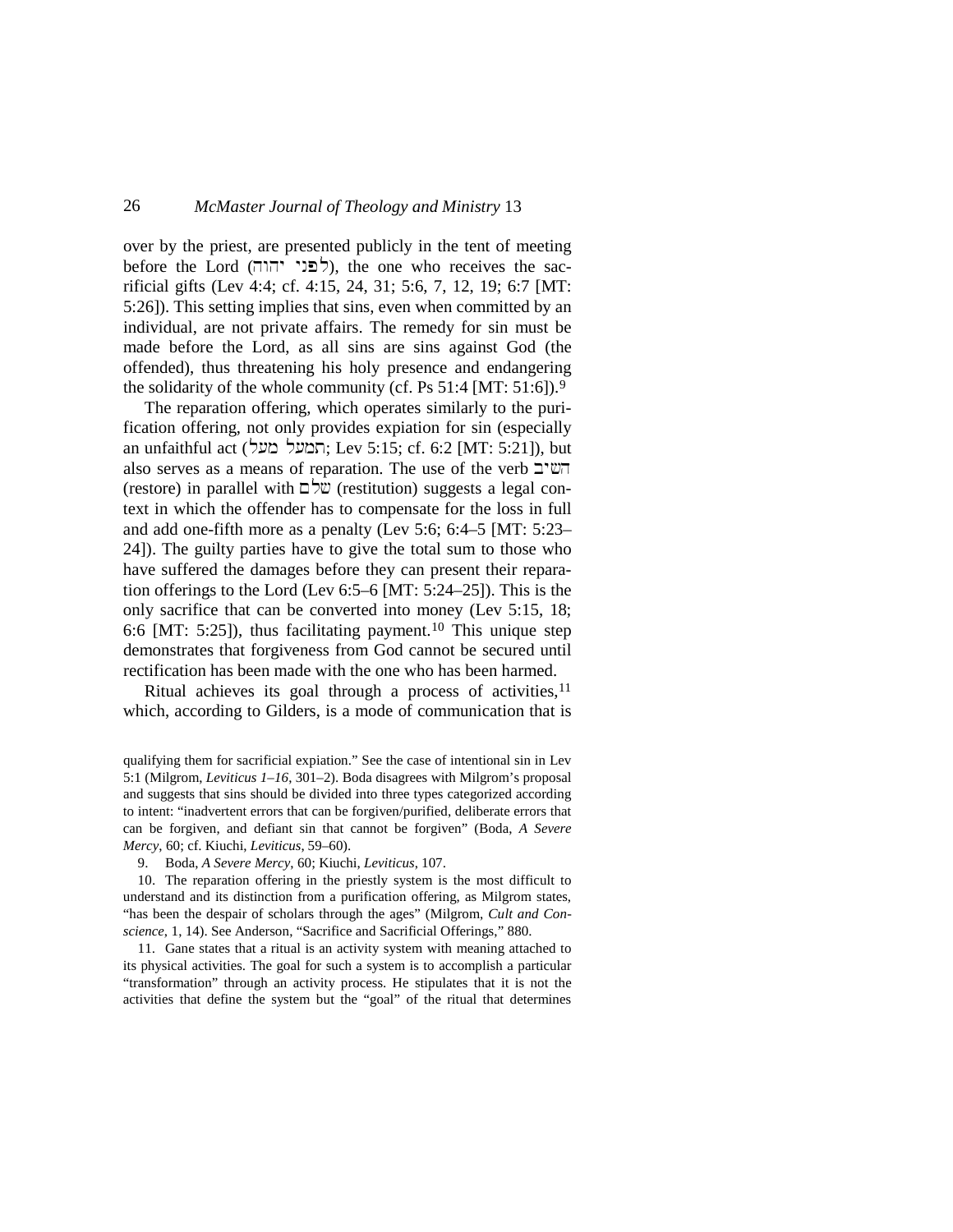accomplished through symbols attached to the activities.[12](#page-3-0) Thus, examining the sacrificial process is important for an understanding of the goal of the expiatory offering. The ritual procedure varies for four classes of offenders: the anointed priest, the whole congregation, a ruler, and a common person.[13](#page-3-1) The variation is primarily based on the impact of the sin on the com-munity as a whole.<sup>[14](#page-3-2)</sup> Except when fine flour is the offering, the atonement process generally involves the following five steps:

By the offender:

(1) Compensate the loss of the injured party (for reparation offerings only).

(2) Bring an unblemished animal to the tent of meeting.

(3) Lay a hand on the animal so as to identify oneself with the animal, which one then slays.

By the priest:

(4) Perform the blood ritual and handle the animal remains to signify the removal of impurity.

By the Lord:

(5) A forgiveness formula is proclaimed: "so the priest shall  $m$ ake atonement for them, and they will be forgiven" (רבר עלהם הכהן ונסלח להם: Lev 4:20; cf. 4:26, 31, 35; 5:10, 13, 18; 6:7 [MT: 5:26]) to imply the granting of forgiveness.[15](#page-3-3)

which activities are necessary to achieve the desired change. Therefore, the goal of the expiatory offering defines the activities that should be included and the way they should be performed. Understanding this will aid in the interpretation of the ritual in Leviticus. See Gane, *Cult Character*, 3–24.

<span id="page-3-0"></span>12. Gilders, *Blood Ritual*, 3. Douglas also urges against imposing the Deuteronomic version on the Levitical one, as Leviticus's literary style works through analogies (Douglas, *Leviticus as Literature*, 13, 18).

<span id="page-3-1"></span>13. This procedure, although referring to the purification offering, should be shared by both purification and reparatory offerings.

<span id="page-3-2"></span>14. The economic means of the individual offerer were also considered (Lev 4:27–35).

<span id="page-3-3"></span>15. This formula is only absent in the purification offering of the anointed priest. The reason is not stated explicitly and scholars have differing opinions. Kiuchi suggests that the anointed priest is not forgiven as the ritual is not sufficient to atone for him (Kiuchi, *Leviticus*, 95). Perhaps this is why the anointed priest needs to make atonement for himself and his household before carrying out any other rituals during the Day of Atonement (Lev 16:11).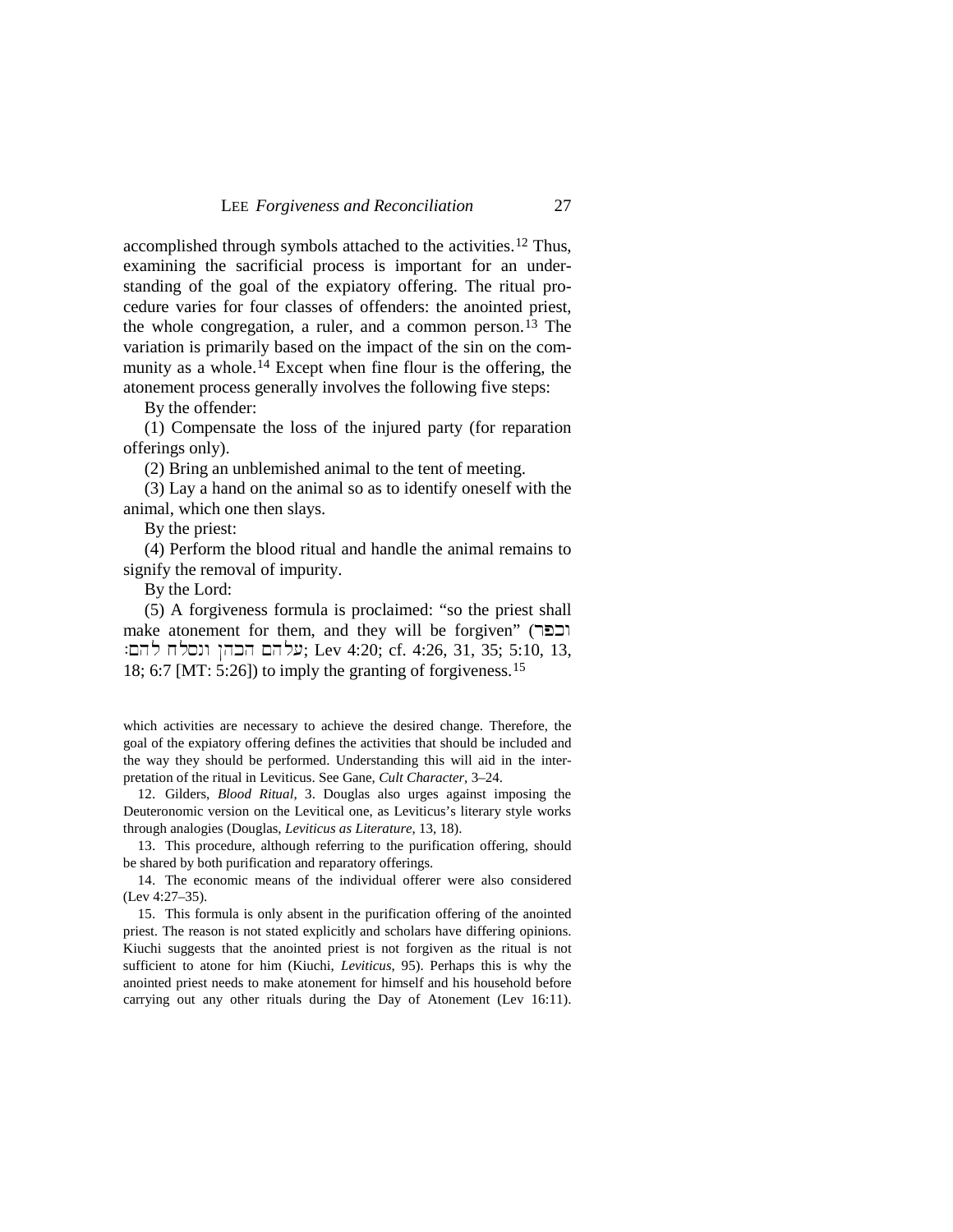The structure of the process above reveals that expiatory sacrifice is a somber offering, with forgiveness as its objective. This complicated procedure is a reminder that the offender needs to take remedial measures before forgiveness is granted. First, the offender still suffers loss as the sacrifice is costly. Second, the laying on of the hand and the slaying of the animal in the worship center implies that the offerer must admit and confess their sin publicly.[16](#page-4-0) Third, the extra step in the reparation offering reveals that the offender, besides rectifying the relationship with God, must also compensate the damage caused to other parties. Finally, with the assistance of the priest who performs the blood ritual, forgiveness from God will be granted. As a result, the offerer can be reconciled to both God and the world.[17](#page-4-1) If the purification offering focuses on vertical forgiveness, the reparation offering pulls in the dimension of horizontal forgiveness. Both dimensions are important in the expiatory sacrifice.

#### *Sin and Consequence*

The purpose of expiatory sacrifice is remedial, that is, to address the negative consequence of  $\sin^{18}$  $\sin^{18}$  $\sin^{18}$ . The priestly literature stresses that sin will incur punitive judgment from the Divine, who is the offended party whenever a human sins.[19](#page-4-3) This punishment is

However, Milgrom argues that the formula that appears in Lev 4:20 should also cover the anointed priest, as the purification offerings of the anointed priest and the whole congregation should be viewed as a single case running from Lev 4:1 to Lev 4:21 (Milgrom, *Leviticus 1–16*, 241).

<span id="page-4-0"></span>16. Although the word "confess" (והתודה) only appears in 5:5 within Lev 4:1–6:7. However, confession can be implied through the actions performed by the offender during the sacrificial process in the public worship center.

17. Balentine, *Leviticus*, 50; Milgrom, *Leviticus 1–16*, 370.

<span id="page-4-2"></span><span id="page-4-1"></span>18. For detailed discussion about sin and consequence, see Sklar's work (Sklar, *Sin, Impurity, Sacrifice, Atonement*, 11–43).

<span id="page-4-3"></span>19. See the discussion above regarding God as the offended party in the context of human sin. The negative consequence that follows sin might be due to divine retribution (either executed directly by the Lord or by the covenant community on his behalf) or natural consequences not resulting from an external judgment of the Lord who may be involved in the process but not in a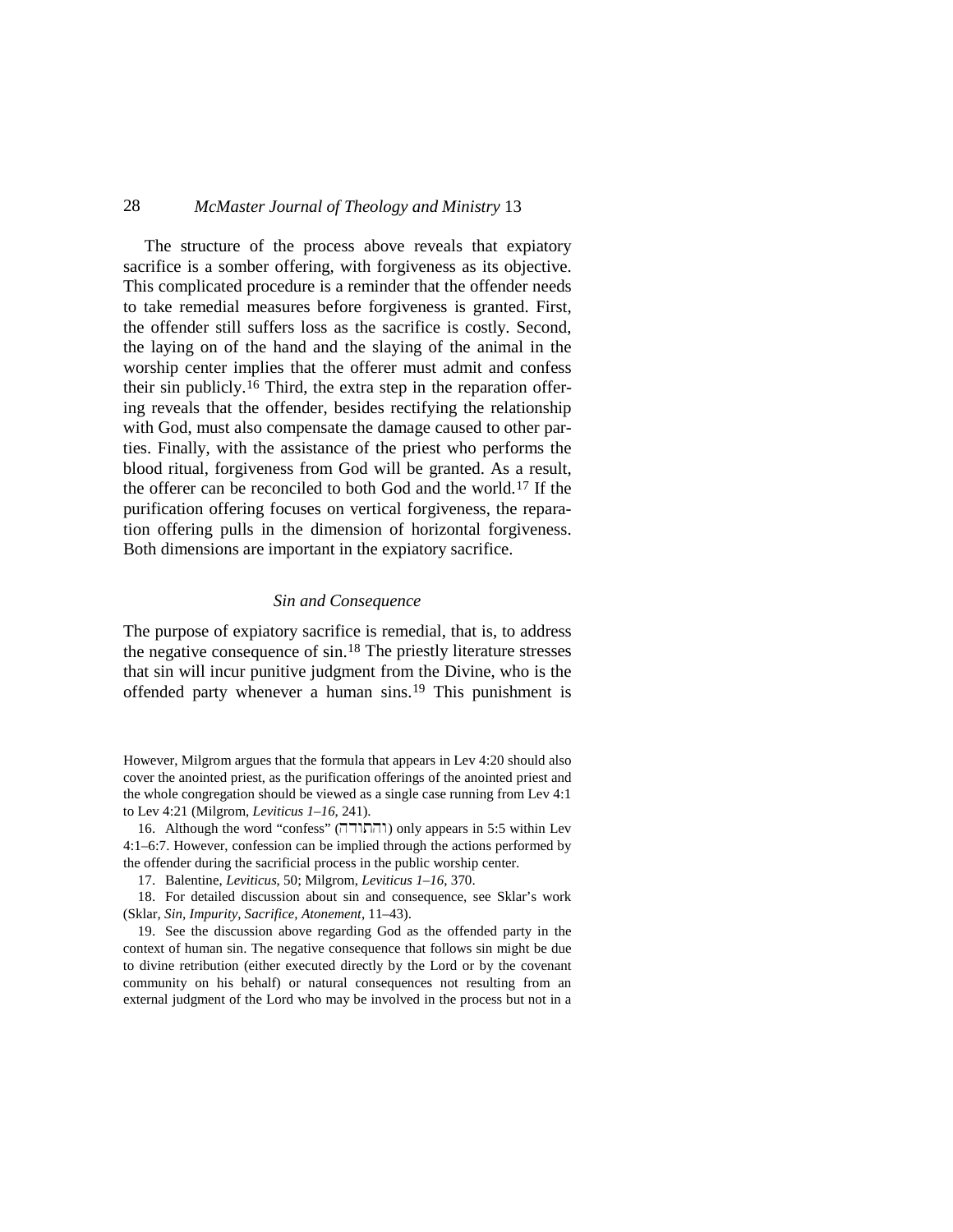either executed by the Lord himself (e.g., Lev 10:1–2) or by the faith community (e.g., Lev 20:2–5), who should respond eagerly as sin threatens God's presence within the community and endangers the community's survival.

The connection between sin and punishment is so strong that, in the Old Testament, the terms "sin" ( $\mathbb{M} \cap$ ) or "guilt" ( $\Box \mathbb{W}$ ) can refer, according to context, to the wrong itself or to the penalties of the wrong (e.g., Zech 14:18–19). The consequences of sin include (1) "death" (מוה), which is the most frequently prescribed penalty for sin (e.g., Lev 10:1–2); (2) "cutting off" (trk), which may mean excommunication from the covenant community (e.g., Exod 30:33) or premature death (e.g., Exod 31:14); (3) "bearing sin" ( $\mathbb{W}$ ( (W), which is a general statement emphasizing that sinners will suffer the punitive consequences of sin (e.g., Lev 20:20); and (4) "becoming guilty"  $(\Box \Box \Diamond)$ , which may indicate the recognition of one's guilt[.20](#page-5-0)

The first three penalties for sin (death, cutting off, bearing sin) frequently occur in the context of intentional sin, which cannot be forgiven. The last one (becoming guilty) appears in the context of sin that may be atoned for.<sup>[21](#page-5-1)</sup> In the latter case, expiatory sacrifice must be properly offered, otherwise, punitive consequences of sin will continue to lead the sinner to death as stated in Lev 17:11. This verse indicates that the blood of the atoning sacrifice serves to ransom the offender's life, which otherwise is at risk because of sin. In the priestly literature, there is a strong connection between sin and death. Sin, whether it is intentional or inadvertent, leads to death if not addressed properly.

judicial sense. For the debate on this issue, see Sklar, *Sin, Impurity, Sacrifice, Atonement*, 12.

<span id="page-5-0"></span>20. Boda, *A Severe Mercy*, 60; Kiuchi, *Leviticus*, 68–70. Sklar's rendering is "to suffer guilt's consequences." See also Sklar, *Sin, Impurity, Sacrifice, Atonement*, 24–41.

<span id="page-5-1"></span>21. The verb  $\square$   $\square$  appears 11 times in Leviticus 4, with 5 out of 13 occurrences in the priestly literature: Lev 4:13, 22, 27; 5:2, 3, 4, 5, 17, 19 (2 times) and 23 (MT); Num 5:6, 7. Sklar, *Sin, Impurity, Sacrifice, Atonement*, 24.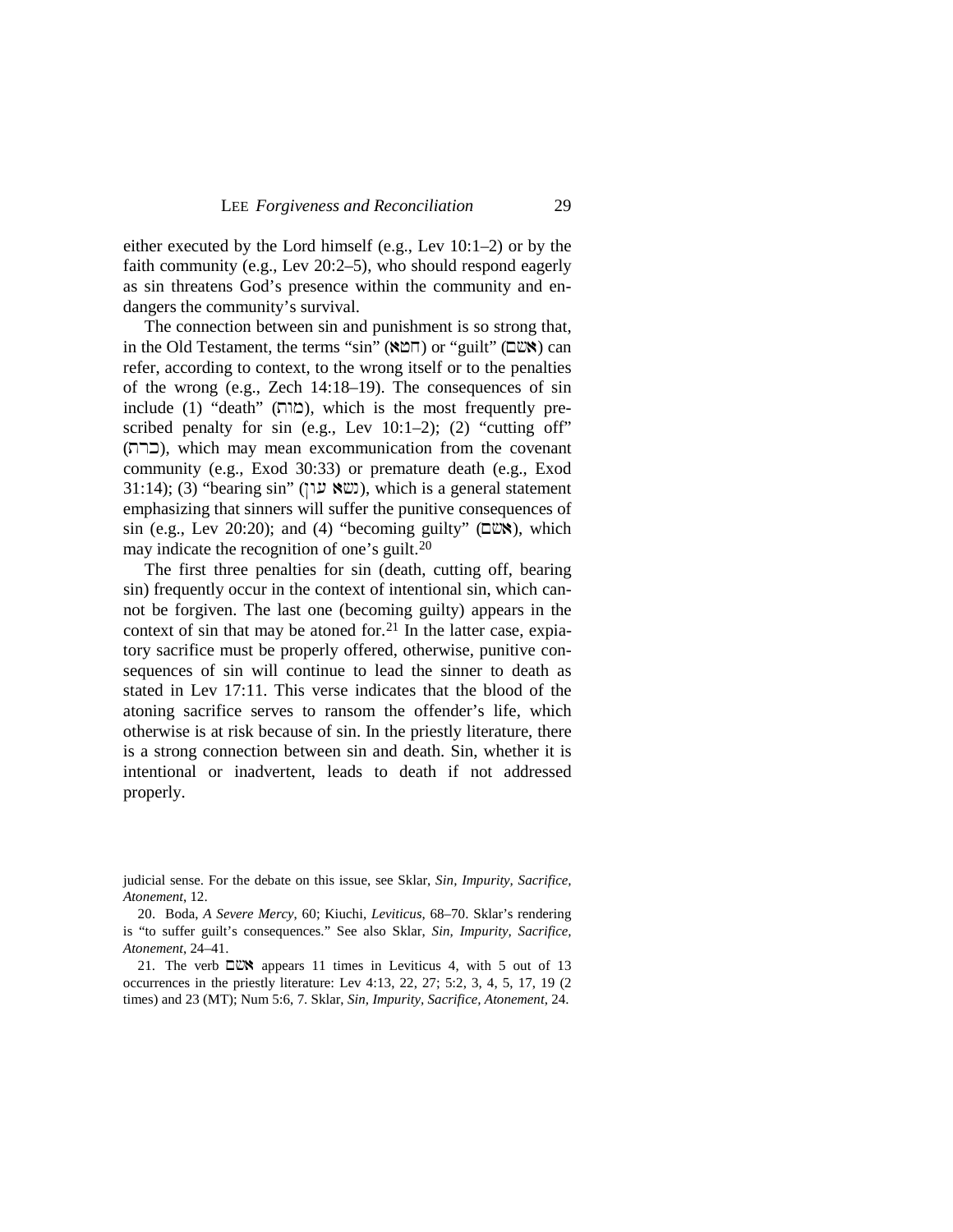#### *Atonement and Forgiveness*

As noted above, sinners who have committed unintentional sins may only escape death by means of sacrificial atonement, which is an essential element of the purification and reparation sacrifices. At the end of each expiatory offering, a forgiveness formula is announced to signify the objective of the sacrifice: "so the priest shall make atonement for them, and they will be for- $\gamma$ וכפר עלהם הכהן ונסלח להם: Lev 4:20; cf. 4:26, 31, 35; 5:10, 13, 18; 6:7 [MT: 5:26]). This concluding statement includes two important verbs: כפר (to make atonement) and נסלח (to be forgiven), with בפר as the prerequisite to  $\Box$ Having established the role of the offerer in the sacrificial process, I turn to the roles played by the priest (כפר) and by God (נסלח).

### *The Meaning of* rpk *in Old Testament Sacrifice*

The meaning of  $\Box$ כפר (to make atonement) has been understood variously. Traditionally, scholars have appealed to Arabic *kafara* to supply **CEL** (*kipper*) with a sense of "to cover." Thus, the priest covers the sinner so that the sinner does not have to face the wrath of God.[22](#page-6-0) However, this approach, which focuses upon the "original" meaning of the word in order to determine the word's meaning in a later context, has received criticism.<sup>[23](#page-6-1)</sup>

Recently, there has been general consensus among biblical scholars that sees a close connection between  $\exists \Xi$  (to atone) and בְּפֵר (ransom) when used in the context of sin. Often, כַפֵּר  $(kipper)$  is understood in terms of כֹפֵר (*koper*). While  $\Box$ (*koper*) means "ransom," then rpe%ki@ (*kipper*) should be interpreted as "to pay ransom."[24](#page-6-2) In addition, Milgrom affirms the relatedness of rpe%ki@ (*kipper*) and rpeko@ (*koper*): "There exists a strong possibility that all texts that assign to *kipper* [הַפֵּר] the

<span id="page-6-2"></span><span id="page-6-1"></span><span id="page-6-0"></span><sup>22.</sup> Brown, *Enhanced Brown-Driver-Briggs Hebrew and English Lexicon*, 497.

<sup>23.</sup> Sklar, *Sin, Impurity, Sacrifice, Atonement*, 44–45.

<sup>24.</sup> Ibid., 46.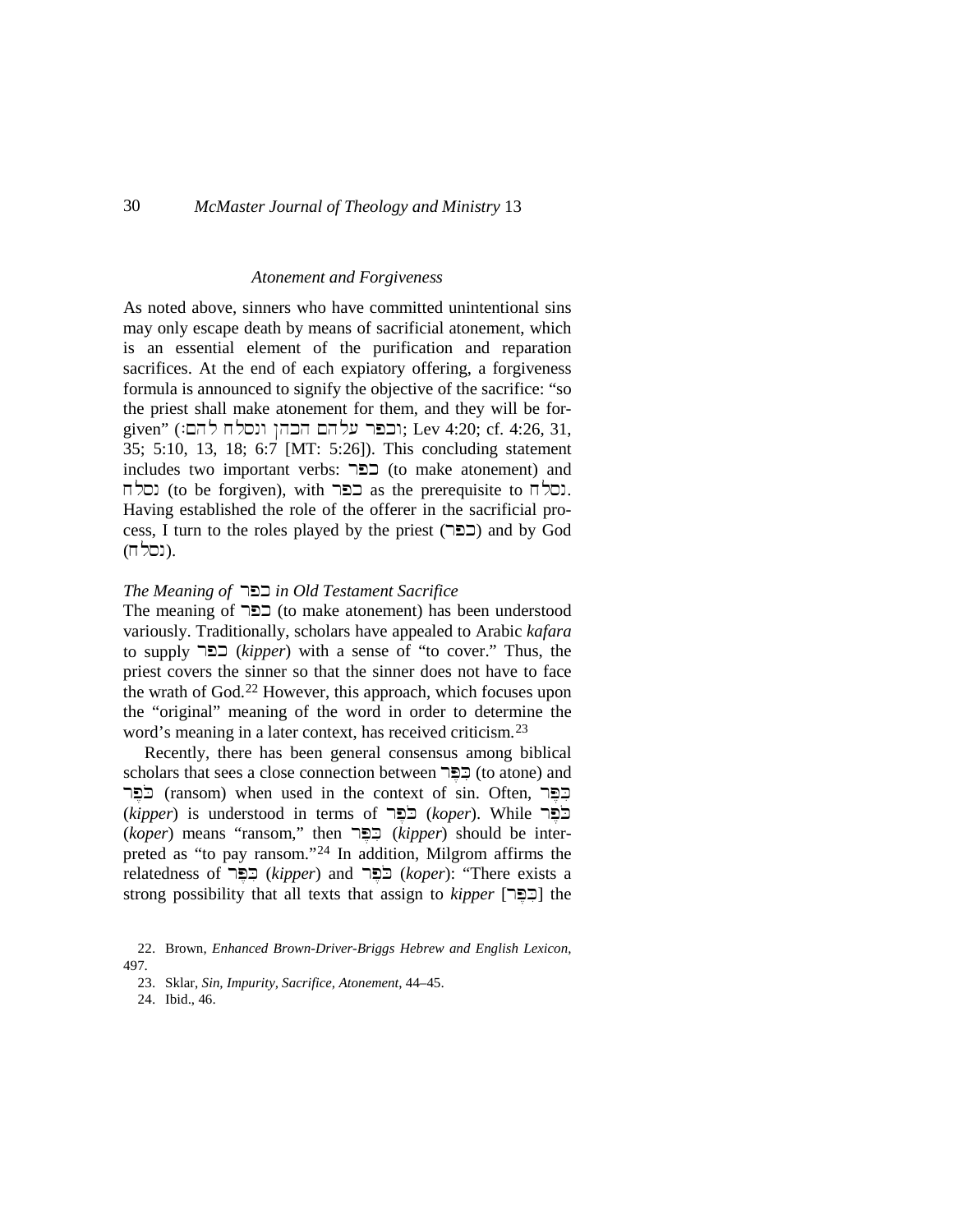function of averting God's wrath have *koper* [רכבי] in mind."[25](#page-7-0) Thus, to identify the usage of  $\Xi$ כל can shed light on the function of  $\Xi$  $\Xi$  (to atone) in the expiatory sacrifice.

Through careful exegesis of passages that contain  $\Xi$ (ransom), those elements central to the sense of this term can be identified. The well-known case of the goring ox (Exod 21:28– 32) is one of the **ELE** passages, which indicates clearly that: (1) the wrong of the guilty party has broken the relationship with the injured; (2) the life of the ox owner is forfeited in order to compensate for the loss of the suffering party; (3) however, whether a cxeepted instead of death is up to the injured to decide; (4) if  $\Xi$ פר (ransom) is granted as the mitigated penalty, then the  $\Xi$ בר (ransom) functions not only to rescue the life of the guilty, but also to appease the injured; and (5) as a result, the damaged relationship is restored in peace. The exegesis of other  $related$  related reassages (Exod 30:11–16; Num 35:30–34; Ps 49:8– 9; Prov 6:20–35; 1 Sam 12:1–5; Amos 5:12; Isa 43:3–4; and Job 33:24) also reveals the above fundamental elements of  $\Xi$ (ransom). [26](#page-7-1)

In sum, these elements delineate <u>הפ</u>ר (ransom) as a legitimate payment, which is a mitigated penalty accepted by the offended party that delivers the guilty party from the original punishment that the sin warranted, i.e. death. Therefore, בַּפֵּר (ransom) is a price for life (Job 33:24; Exod 30:12). This lesser payment serves to rescue the life of the guilty and to appease the offended party, aiming at restoring peace to the disturbed relationship.

The word  $\Xi$  $\Xi$  (to atone) not only means to pay the ransom, but also to purge the impurity. In the priestly literature,  $\nabla \mathbf{E}$  (to atone) often occurs in conjunction with and relates closely to three states: the impure (שהר), the pure (הור), and the holy (קרש). This connection suggests that  $\exists \Xi$  (to atone) also plays an important role in the context of purification and consecration.

25. Milgrom, *Leviticus 1–16*, 1082.

<span id="page-7-1"></span><span id="page-7-0"></span>26. For detailed analysis of each passage, see Sklar, *Sin, Impurity, Sacrifice, Atonement*, 52–59.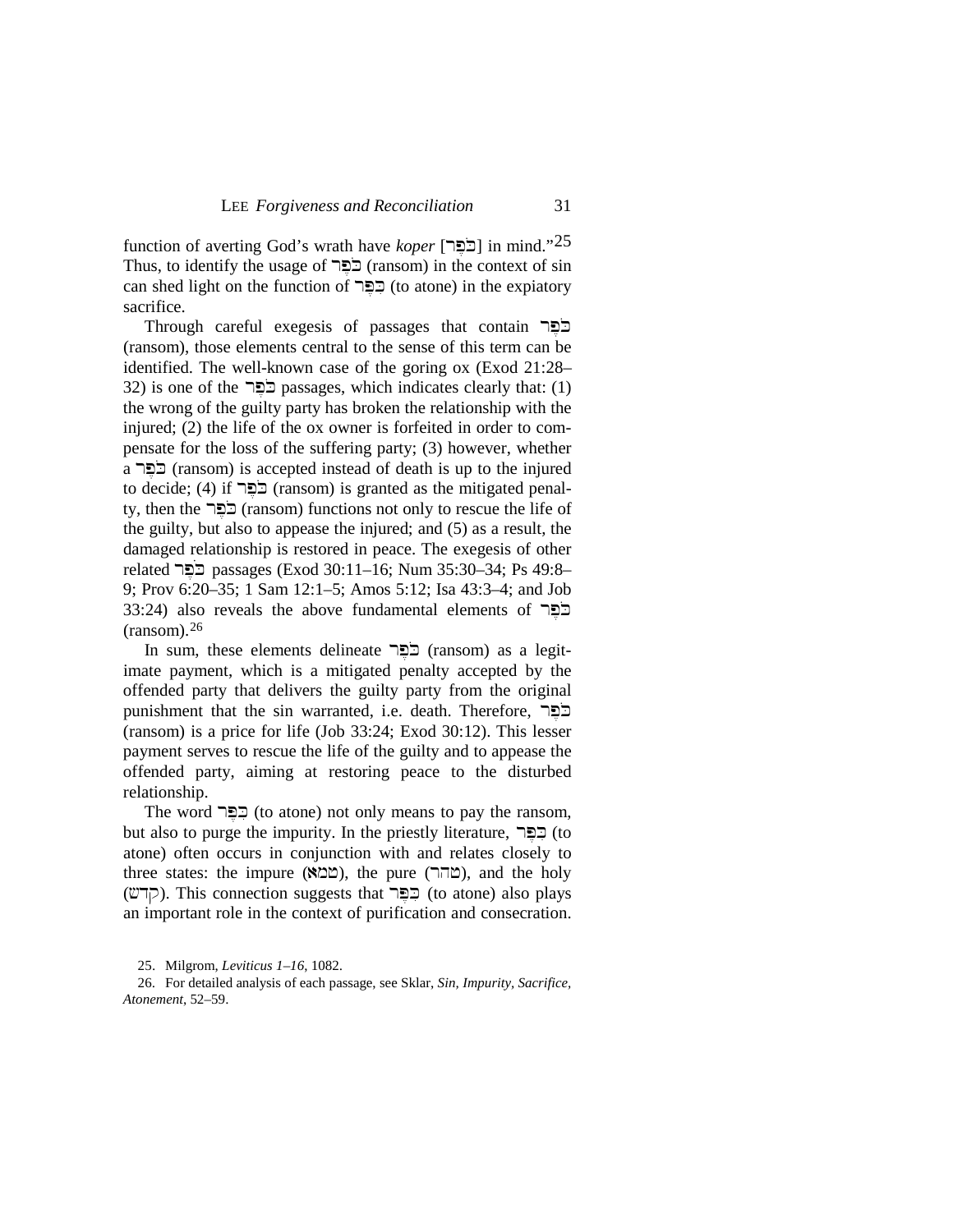The contamination of sin affects the offender and also the sacred space. Therefore, the blood ritual is required, according to Sklar's study, to cleanse/consecrate in order to make the offender pure (מהר) and holy ( $\varphi$ קרש) again.<sup>[27](#page-8-0)</sup> Hence, they have been restored to a state suitable for a relationship with the holy God.[28](#page-8-1) This function of the  $\Box \Box \Box$  rite, suggested by Sklar, differs significantly from the influential theory of Milgrom, who insists that the blood-ritual only purifies the sanctuary, but not the offerer, who has been purified at the point of repentence.<sup>[29](#page-8-2)</sup> Nevertheless, Gane shares Sklar's view and argues that the privative  $\infty$  (from) of מחמאתו (from his sin) in the forgiveness formula (Lev 4:26) indicates that purification offerings can remove evils from their offerers.[30](#page-8-3)

<span id="page-8-0"></span>27. The following example relates to the pure  $(T \cap \mathbb{Z})$  state: "But if she cannot afford a lamb, then she shall take two turtledoves or two young pigeons, the one for a burnt offering and the other for a sin offering; and the priest shall make atonement (רבבר) for her, and she will be clean (וֹצהרה)" (Lev 12:8). The following example relates to the holy  $(\mathbb{U}\top)$  state: "Thus they shall eat those things [refering to the ram of ordination that was offered on Aaron and his sons' behalf] by which atonement (כפר) was made at their ordination and consecration (קדש אתם; literally: to consecrate them); but a layman shall not eat them, because they are holy" (Exod 29:33). See Sklar, *Sin, Impurity, Sacrifice, Atonement*, 105–36.

<span id="page-8-1"></span>28. Based on Exod 24:3–8, Gilders has an alternative view on the blood ritual: "The sprinkling of blood toward or in the abode of Yahweh's presence is a relational-indexing act, indicating a relationship between the head priest and Yahweh, as well as between Yahweh and the community, which the priest represents inside the shrine. His blood manipulation activity indexes the priest as a mediator between the people and Yahweh" (Gilders, *Blood Ritual*, 140– 41). Gilders's suggestion is in line with the finding in this paper that the ritual aims at the restoration of relationship between the Lord and the offerer.

<span id="page-8-2"></span>29. Milgrom, *Studies in Cultic Theology*, 75–81; Milgrom, *Leviticus 1–16*, 254–58.

<span id="page-8-3"></span>30. He argues that the privative מהמאה (from) of המאהון (literally: from his sin) in the forgiveness formula: "The priest shall make atonement (וכפר) for him in regard to his sin (מחמאה), and he will be forgiven ( $\Box$ ונסל)" indicates that the expiatory offering can purify the offerer (Lev 4:26; cf. 5:10) (Gane, *Leviticus, Numbers*, 104–5). Also, see his detailed analysis in Gane, *Cult Character*, 106–43; 198–202. Boda agrees that priestly rituals facilitate movement from impure to pure or from pure to holy, while sin and impurity cause movement from holy to pure or from pure to impure. He says that "there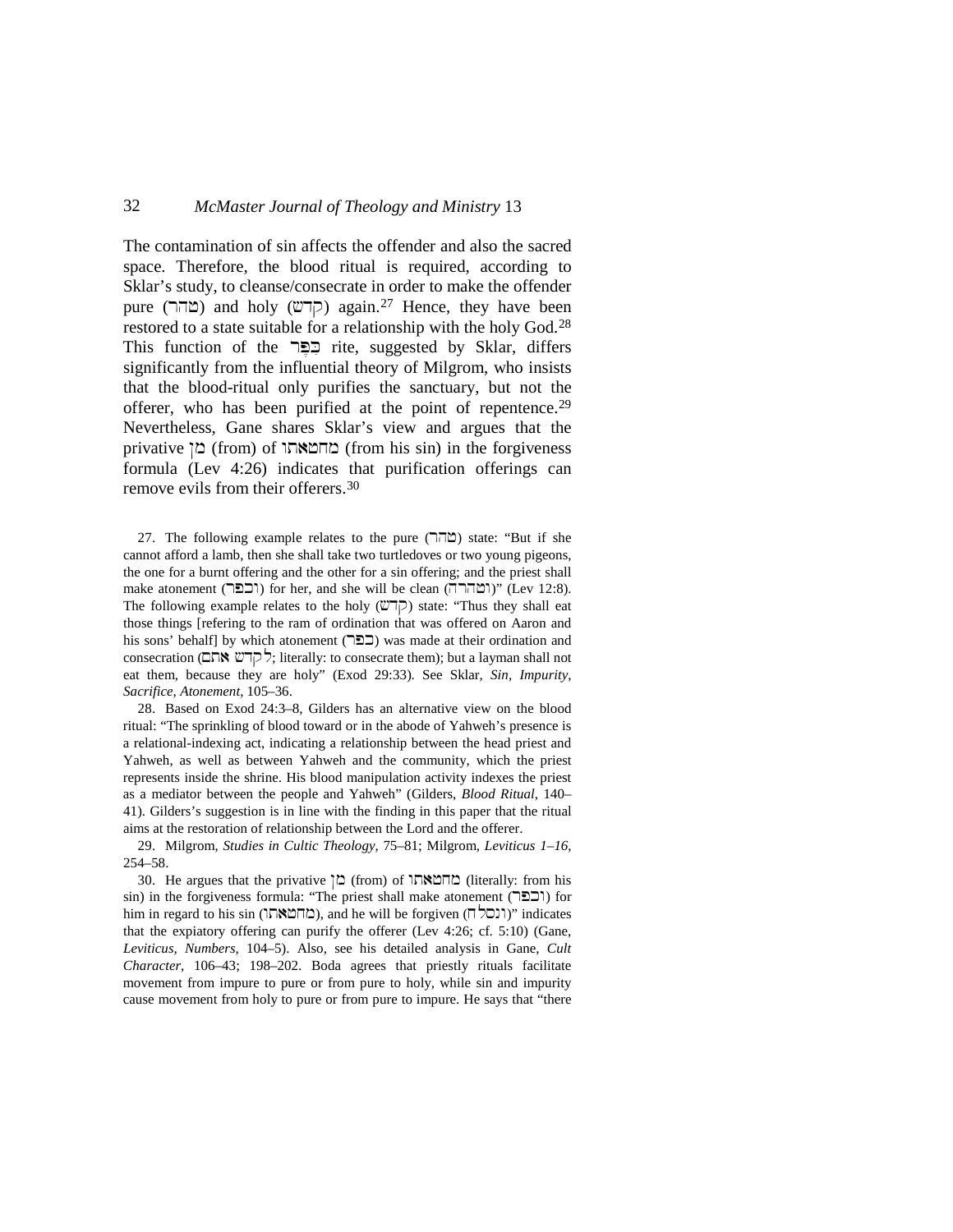This purification process is exhibited symbolically in the expiatory offering. In Lev 4:5–7, the anointed priest sprinkles the blood seven times before the curtain that separates the outer sanctum from the inner sanctum, places some of the blood on the horns of the incense altar, and pours out the rest of the blood at the base of the altar of burnt offering, thus ritually purifying the entire tent of meeting and the outer courtyard, which have been defiled because of sin. The blood ritual is critical and varies according to the status of the offerer (cf. 4:16–18, 25, 30, and 34). The inadvertent sins of the anointed priest are so serious that their negative consequences not only affect the anointed priest himself, but also the whole community that he serves, thus disrupting their relationship with God. These sins also defile ritually the entire sanctuary, right up to the curtain that marks symbolically the entrance to the Holy of Holies, thus threatening the intimate presence of God on earth. The dispersal of the blood provides a ritual way of cleansing both people and sanctuary of the sins and thus making them hospitable again for God.<sup>[31](#page-9-0)</sup>

In summary, in the sacrificial system,  $\Box \Box \Box$  (to atone) has a strong relationship with  $\Xi$ פֵר (ransom) so that  $\Xi$ understood as the effecting of a  $\Box$  payment on behalf of the guilty. The offended (God) agrees to accept a substitute (a  $\Xi$ כֶּבֶּ $\Xi$ ), which is the life of the sacrifice. Although the mitigated punishment is still costly to the offender, it is much less so when compared with the deserved penalty, as the consequence of sin is usually death.

<span id="page-9-0"></span>31. Balentine, *Leviticus*, 42–43.

is a fuzzy line between physical ritual impurity and moral sin" (Boda, *A Severe Mercy*, 58).

The concept of purification is foregrounded vividly on the Day of Atonement when the non-sacrificial goat carries away the impurity of the community from the sanctuary. According to Boda: "The function, then, of the Day of Atonement rituals was to purify the sanctuary and its sancta of impurities and sins (Lev 16:16, 18, 19, 33) and as a result purify the people (Lev 16:30). Defiant sins could not be remedied for the individual by the sacrificial system, but because these sins defile the sanctuary and the community as a whole, a remedy for this impurity was provided once a year on the Day of Atonement" (Boda, *A Severe Mercy*, 74).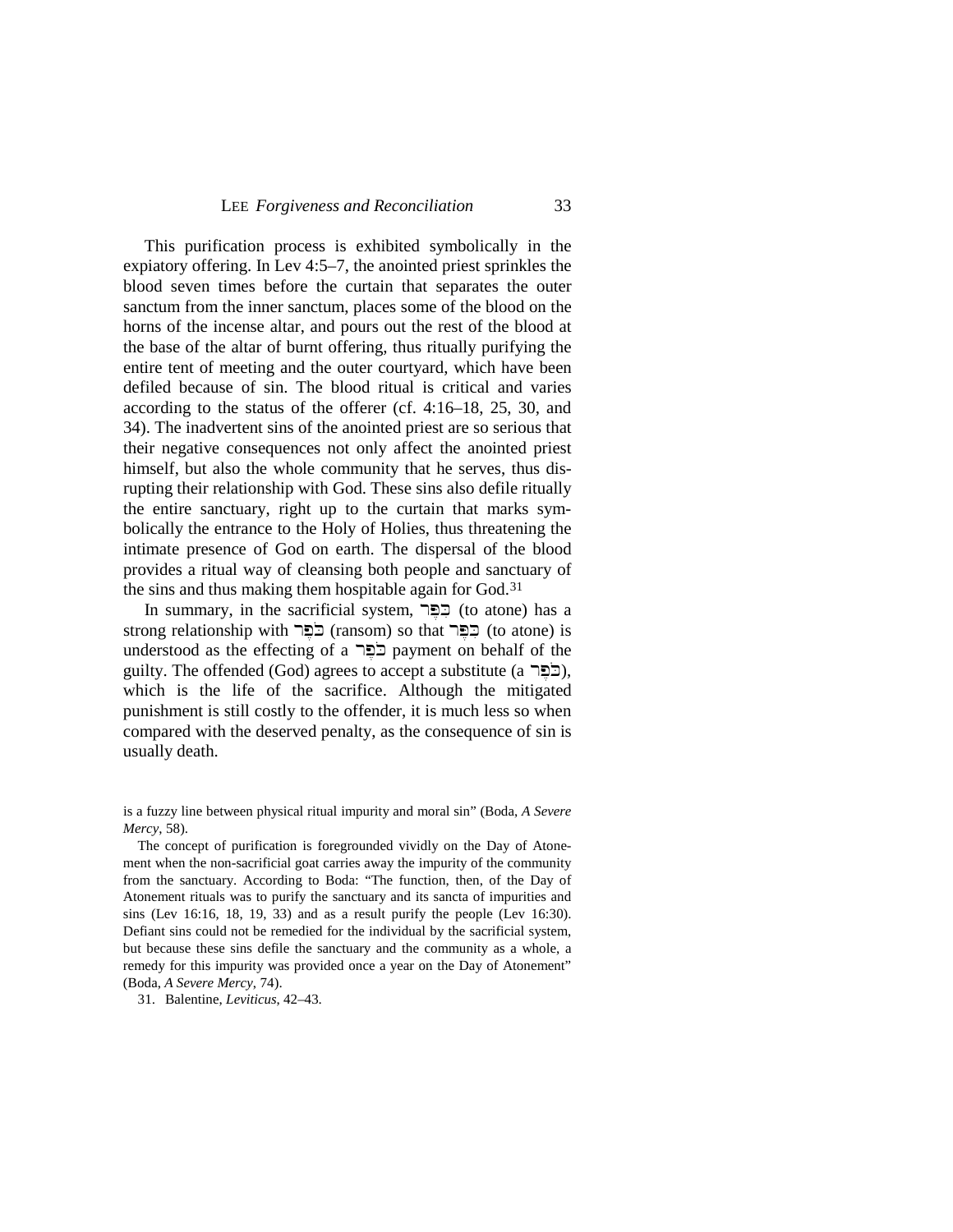Sins pollute the land and major impurities endanger life, therefore, the  $\Box \Box$  rite needs to address purgation as well. Because the sacred space and the offender are purified, they can resume the state of being pure (מהר) and holy (קדש) that is required for God's presence.

In this manner, פֵפֵּר (to atone) should mean בפֵר purgation, which mainly addresses the consequence of sin. The ransoming power of blood enables  $\Box \Xi$  (to atone) to rescue the offerers from the consequence of sin and the purifying power of blood enables בְּפֵּר (to atone) to cleanse their impurity. Finally, the רפֵר rite (atonement) results in  $\Box$ כל (forgiveness). Hence, sinners can reconcile with God and restore their relationship.

### *The Meaning of* xlsn *in Old Testament Sacrifice*

Following the completion of the expiatory sacrifice,  $\overline{\Gamma}$ (then he shall be forgiven) appears together with  $\Box \Box \Box$  (to make atonement) in some variation as a forgiveness formula: "so the priest shall make atonement for them, and they will be forgiven" (וכפר עלהם הכהן ונסלח להם:); Lev 4:20). The Niphal r in priestly literature is a prompt to search for the subject who grants the forgiveness. It is commonly agreed that forgiveness comes from the Lord, the one who is also the subject of  $\nabla$  (to forgive) elsewhere in the Old Testament. In the entire Hebrew Bible, only God acts to  $\overline{\sqcap}$   $\overline{\smash{\triangleright}}$  (forgive), never humans. The use of the passive form here may indicate that, although the priest carries out the  $\Xi$  rites, only God can determine their efficacy by forgiving sin.[32](#page-10-0) The Lord himself has provided the sacrificial system as a means for sinners to obtain forgiveness.

The Niphal perfect  $\overline{\Pi}$ ונסל $\overline{\Pi}$  (then he shall be forgiven) occurs 13 times in the Old Testament in a context where a sin has been committed and a sacrifice is made. [33](#page-10-1) Levine, drawing on Ugaritic and Akkadian cognates, proposes that  $\Box$   $\Box$  should mean "to wash, sprinkle with water"; thus, the basic sense would be

<span id="page-10-1"></span><span id="page-10-0"></span>33. See Lev 4:20, 26, 31, 35; 5:10, 13, 16, 18; 6:7 [MT: 5:26]; 19:22; Num 15:25, 26, 28. Except 6:7 [MT: 5:26] and 19:22, all the sins listed are unintentional.

<sup>32.</sup> Milgrom, *Leviticus 1–16*, 245.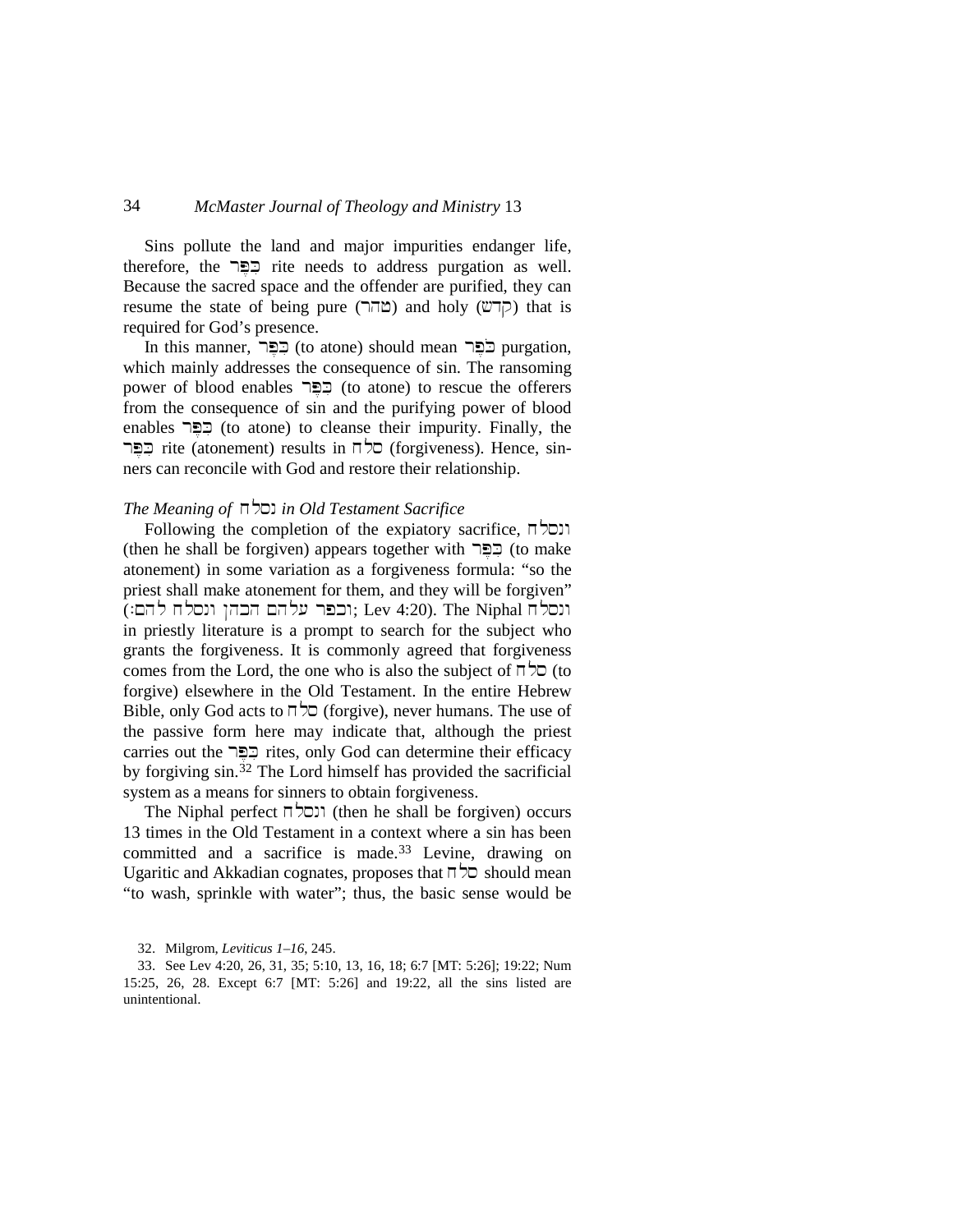that of cleansing away with water.<sup>[34](#page-11-0)</sup> His understanding of  $\overline{\mathsf{d}}$  is is quite similar to the human concept of pardon, which includes not only the sense of ceasing from anger, but also the sense of not punishing.<sup>[35](#page-11-1)</sup> However, Milgrom states that the concept of  $\Box$   $\Box$  in the Hebrew Bible is far more complex and is different from any anthropopathic notions of forgiveness that humans are capable of giving. Milgrom states that the rendering "to forgive" for  $\Box$   $\Box$  is not exactly accurate[.36](#page-11-2)

When God grants pardon (סלחתי) in Num 14:20 in response to Moses' petition for forgiveness ( $\forall$ <sup>1</sup>  $\exists$   $\forall$  $\exists$ ) in Num 14:19, the granted cannot connote forgiveness in the human sense since punishment is immediately announced (Num 14:21–24; cf. 14:32–33). When Moses invokes God's attribute in Num 14:18 as a foundation of his petition in v. 19, he clearly does not refer to forgiveness in the human sense: "The Lord is slow to anger and abundant in lovingkindness, forgiving iniquity and transgression; but He will by no means clear *the guilty*" (לא ינקה ונקה; or better, "but he surely will not leave unpunished")"[37](#page-11-3) Moses understands that sinners must bear the punitive consequences of sins, though punishments can be substituted by mitigated penalties through the **Fermangement if the offended** (God) agrees.[38](#page-11-4) What he pleads is that God be reconciled with his people. This connotation of  $\overline{n}$   $\overline{z}$  is further supported in the golden calf narrative when God responds to Moses' request for by renewing the covenant (Exod 34:9–10). Therefore, the offender is longing for and dependent upon God's divine forgiveness ( $\Box$ ) in order to restore the broken relationship. Reconciliation is the ultimate goal of the expiatory sacrifice.

The consonance between  $\overline{n}$   $\overline{z}$  (to forgive) and  $\overline{w}$  (to (to bear sin) finds support when these two terms are used

<sup>34.</sup> Levine, *Leviticus*, 24.

<sup>35.</sup> As in the *Cambridge Advanced Learner's Dictionary*.

<sup>36.</sup> Milgrom, *Leviticus 1–16*, 245.

<span id="page-11-3"></span><span id="page-11-2"></span><span id="page-11-1"></span><span id="page-11-0"></span><sup>37.</sup> Brown, *Enhanced Brown-Driver-Briggs Hebrew and English Lexicon*, 667; Koehler et al., *The Hebrew and Aramaic Lexicon of the Old Testament*, 720.

<span id="page-11-4"></span><sup>38.</sup> The punishment of the repentant sinner might be due either to divine retribution, or due to natural consequences. See note 20.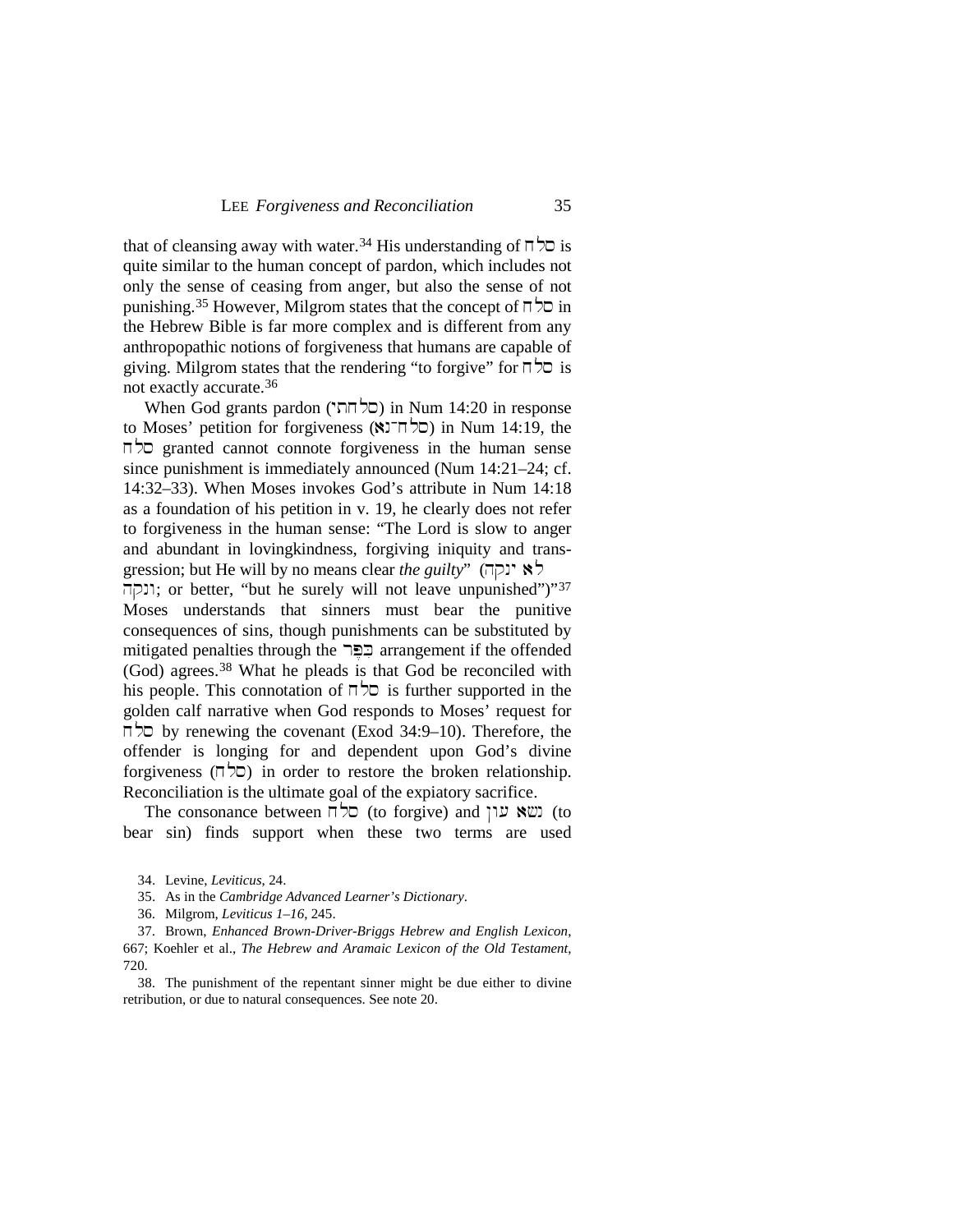interchangeably in some instances. In Exod 32:32, when Moses asks the Lord to forgive the sin of the people (תשא המאהם) after the golden calf incident, the phrase  $\aleph \Box \Box \cong \cong$  (to bear sin) is used with the meaning "to forgive sin."<sup>[39](#page-12-0)</sup> In Exod 34:7, when God is described as the one "who forgives iniquity, transgression, and  $\sin$ " (ושא עון ופשע וחטאה) in his self-revelation, the phrase שא עון פשע חמא (to bear iniquity, transgression, and sin) employed has the connotation of forgiveness of sin. Thus, by examining the meaning of  $\mathbb{W}$  ( $\mathbb{W}$  to bear sin), we can have a better understanding of  $\Box \Box$  (to forgive).

The phrase  $\mathbb{W}$  cocurs in three distinct contexts: (1) the sinner is the subject of the verb, thus  $\forall x \in \mathbb{R}$  means "to bear punishment"; (2) the offended is the subject of the verb, thus the offended agrees to bear the sin consequence, hence,  $\Box$  עון may be translated as "to forgive sin"; (3) a third party is the subject of the verb, thus  $\Box$   $\Box$   $\Box$  can render as "to bear away punishment."

In this study, it is the second usage of  $\mathbb{U}$ . We here the offended is the subject, that can shed light on the nature of divine forgiveness ( $\Box$  $\Box$ ). In the context of sacrifice, the offended is the Lord, who bears our sin consequences ("שׁא עון") when he grants xls after the rpe%ki@ rite.[40](#page-12-1) Although we do not know exactly how God bears our punishment, the consonance between  $\Box$ and  $\mathbb{U} \times \mathbb{U}$  demonstrates that God is deeply affected by bearing the cost of forgiveness.

There is one thing common to all verses with  $\mathbb{U} \mathbb{X}$  (to bear sin) used in the second sense, some form of punishment will follow the divine forgiveness announced in the immediate context. The coexistence of punishment and forgiveness is fully demonstrated in Numbers 14. In Num 14:20, the Lord said to  $M$ oses, "I have pardoned (סלחתי) according to your word," which does not mean Israel will escape all the punishment they

<span id="page-12-0"></span><sup>39.</sup> ששע may be conjoined with various terms for sin: פּשׁע, אָבּה, שָׁ These terms used in the contexts of sin that I am referring to do not have much difference in meaning, and thus for the sake of simplicity, they are treated as the same in my discussion.

<span id="page-12-1"></span><sup>40.</sup> Sklar, *Sin, Impurity, Sacrifice, Atonement*, 88–90.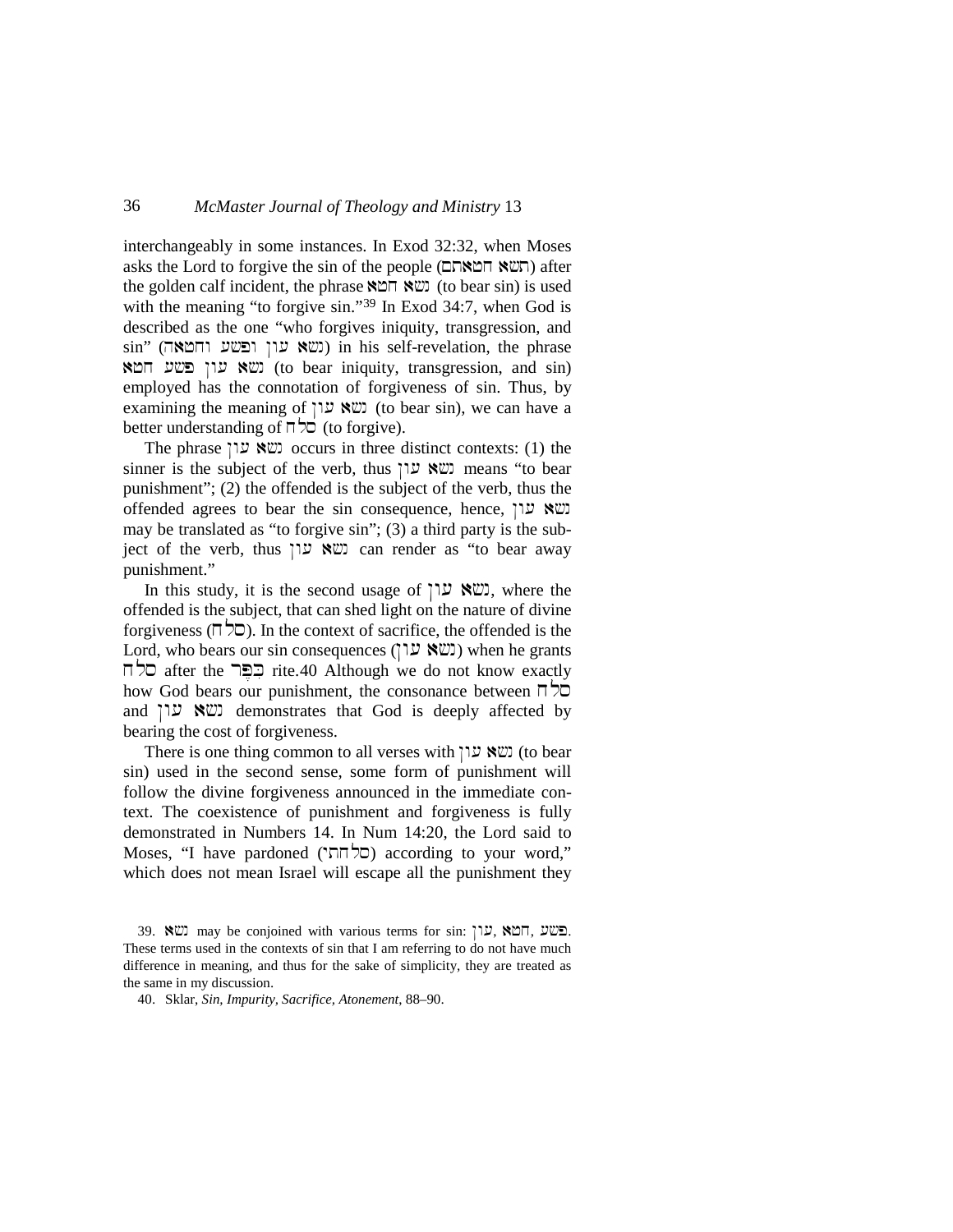deserve. As in Num 14:21–23, the Lord proceeds to declare that  $t$ hose rebellious adults will die in the wilderness.<sup>[41](#page-13-0)</sup> Thus  $\pi$ does not necessarily refer to the complete remission of punishment, but allows for a lesser penalty. In the case of Numbers 14, the original penalty is the wiping out of the entire nation immediately as mentioned in 14:11–12, while the mitigated penalty only affects the adults during their forty years wandering in the wilderness (14:29).

In light of this, it is evident that whenever sinners request that the offended  $\forall x \in \mathbb{R}$  (forgive sin), they are pleading for a remission of the original penalty that the sin deserves. This substitution of a mitigated penalty in lieu of the deserved one is congruent with the <u>כפר</u> principle mentioned above.

In summary, the  $\Xi$  rite results in divine forgiveness ( $\Box$ ). The Niphal  $\Box$   $\Box$  suggests that only God can bring about the efficacy of the ritual by granting forgiveness. The connotation of is different from any anthropopathic notions of pardon. It aims at reconciliation. The sinner performs an expiatory sacrifice in order to restore the disturbed relationship with God.

In the context of the sacrificial system, the second usage of שא עון (to forgive sin) indicates that the Lord, as the offended when people sin, bears away the punitive consequence that the sin deserves by granting divine forgiveness  $(\Box \Box)$  to the offender through the <u>כֹפ</u>ּר arrangement, with the result that the sinner does not suffer the original penalty, which would probably lead to death. As a result, the  $\Xi$  rite functions to reconcile the two parties, thus restoring peace to the relationship.

#### *Implications*

#### *The Seriousness of the Consequences of Sin*

It is regrettable that we moderns distance ourselves from, or even have disdain for, the priestly tradition. Our estimate and awareness of sin is so low that we are easily enslaved. The priestly understanding of sin is more than an abstraction; it is real and multifaceted. Sin operates at every level of society and

<span id="page-13-0"></span>41. Ibid., 84–85; Sakenfeld, "Problem of Divine Forgiveness."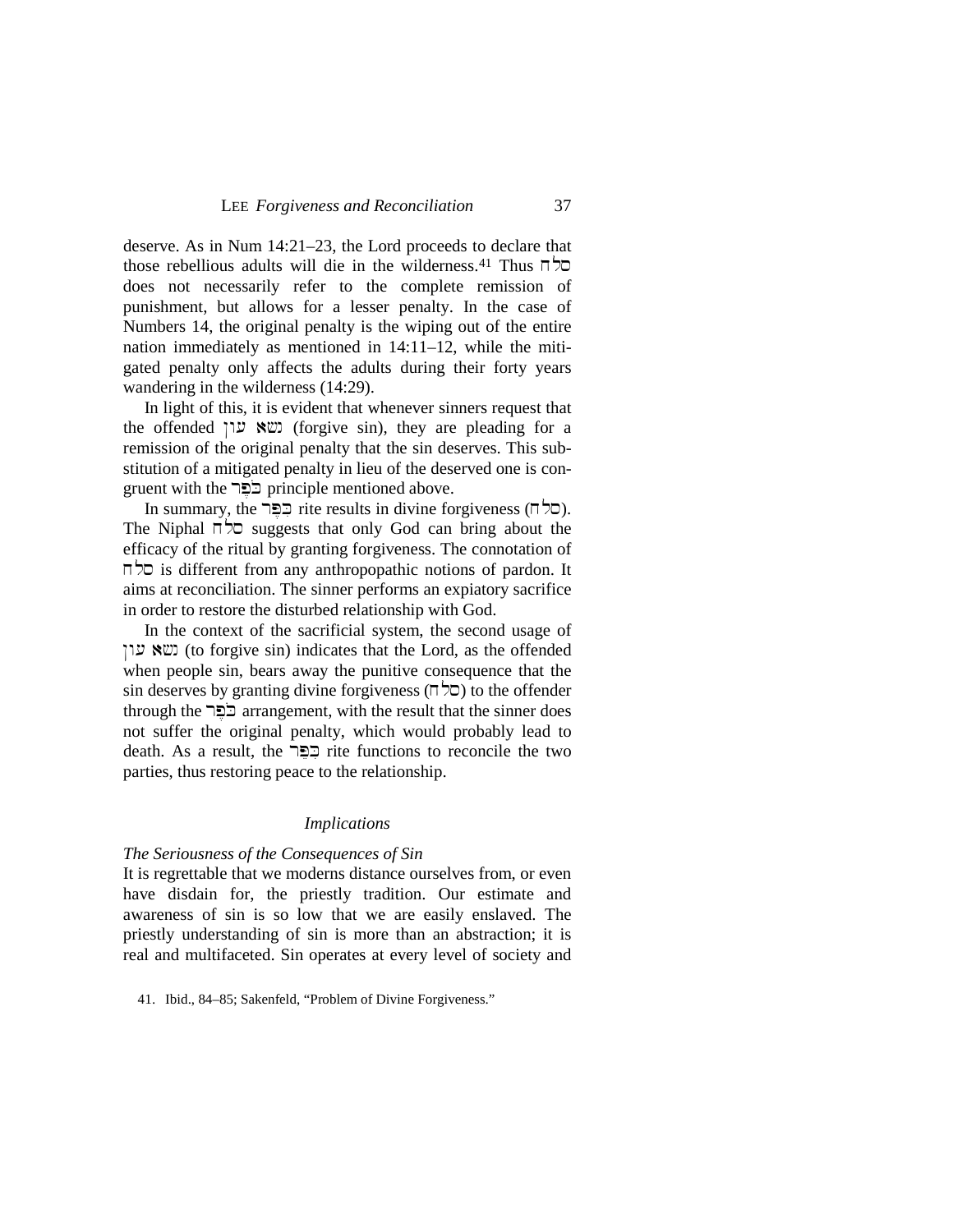no person is exempt from its reach. Sin is serious and has consequences. At the personal and communal level, sin disrupts relationships within community. We now live in alienation from the world around us, without harmony.[42](#page-14-0) Sin is like a pollutant discharged into the atmosphere and its destructive force can destroy societies and institutions.

The sins of the faith community can be even more serious, for they corrupt and defile sacred space—the body of Christ—thus threatening enjoyment of the presence of God and the solidarity of the community as a whole. As a result, the church becomes a lamp under a basket, which cannot shine before men (Matt 5:15), and hence, its prophetic voice continues to recede from the world. Today, the priestly literature continually warns us, who are God's covenant people, that sin not only leads to death and disrupts relationship with God, but also diminishes our capacity to be the blessing we were created to be. [43](#page-14-1)

### *The Hope of Divine Forgiveness*

The priestly tradition does not leave us in despair over sin, but gives us hope in God. The forgiveness formula: "so the priest shall make atonement for them, and they will be forgiven" (Lev 4:20) is repeated consistently in order to emphasize that the objective of the expiatory offering is divine forgiveness  $(T\bar{z})$ . God takes the initiative to be reconciled with his people. The Old Testament sacrifice invites sinners to repent and return to the loving God who is the *only* source of life and blessing. Genuine forgiveness and reconciliation can be found in God *alone*.

The passive form of  $\overline{\sqcap}$   $\overline{\smash{\triangleright}}$  (to forgive) reminds the faith community that the agent of forgiveness is always God. Only God can grant forgiveness.[44](#page-14-2) This concept of forgiveness belongs to the Lord is fully embraced in the New Testament. When Jesus said to the paralytic, "Son, your sins are forgiven" (Mark 2:5), the teachers of the law immediately accused him as a blasphemer and posed the question: "Who can forgive sins *but God alone*?"

<span id="page-14-2"></span>44. Ibid., 54.

<span id="page-14-0"></span><sup>42.</sup> Grenz, *Theology*, 268–69.

<span id="page-14-1"></span><sup>43.</sup> Balentine, *Leviticus*, 52–53.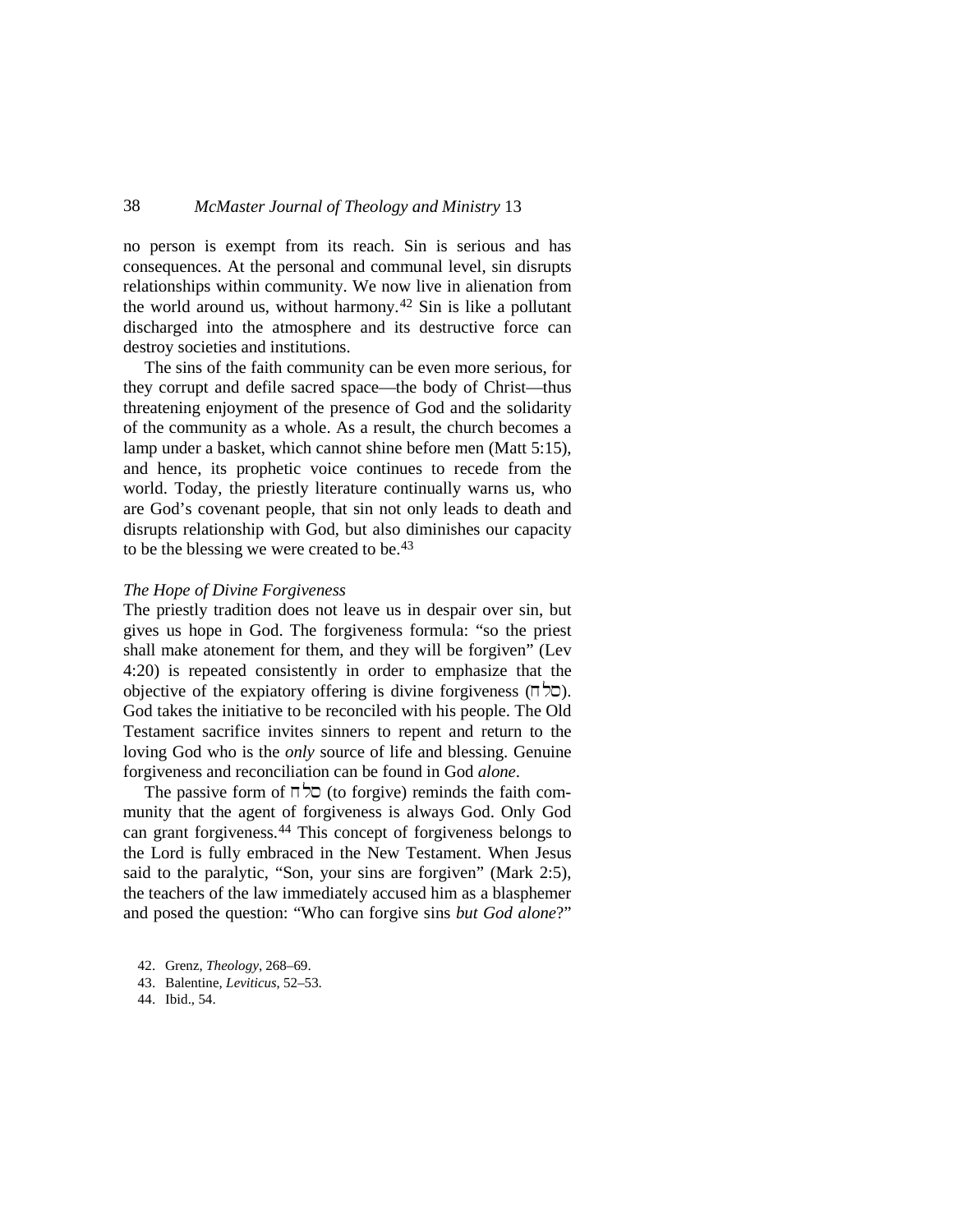(Mark 2:7, italics mine). They were correct in that, according to their scriptural tradition, forgiveness is granted by God alone.[45](#page-15-0) This forgiveness demands our own reconciliation with those who have offended us. God retains the right to forgiveness for two main reasons. First, the act of forgiving is sometimes difficult to be practiced by finite humans alone. Without forgiveness, reconciliation is impossible. Second, the forgiveness granted by God is different from any human notion of forgiveness. For human beings, forgiveness might not always lead to reconciliation, as contended by Childs: "Forgiveness is not the equivalent of reconciliation, however, it is the means to which barriers to reconciliation (which may or may not follow) are removed."[46](#page-15-1) Nevertheless, the divine forgiveness dispensed by God aims at restoring broken relationships. Divine forgiveness allows us to move beyond forgiveness into genuine reconciliation, which is the ultimate goal of expiatory sacrifice. Reconciliation is possible as divine forgiveness flows together with grace, where mercy can triumph over justice. The forgiving mercy of God can provide a healing power to the parties involved, though the actual healing process may be different from case to case.<sup>[47](#page-15-2)</sup> That is why Leviticus reiterates the call to turn to God, the source of divine forgiveness, in rectifying the consequences of sin and restoring the broken relationship.

It is clear that God is not content with a mere vertical view of forgiveness. Instead, as with his other gifts, he wants his new creation to share his forgiveness with those around us: "forgiving each other . . . just as the Lord forgave you, so also should you" (Col 3:13; cf. Eph 4:32). How can we forgive if forgiveness belongs to the Lord? The answer is "just as the Lord forgave you, so also should you." When we forgive according to the Scriptures, we are extending God's forgiveness, received by us, to other people by reconciling with them (cf. 1 Cor 4:6). This is exhibited in 1 John 4:7–11: "Beloved, let us love one another,

<span id="page-15-2"></span><span id="page-15-1"></span><span id="page-15-0"></span>46. Childs, "Forgiveness," 438, cited in DeVries, "From Vertical to Horizontal," 17.

47. See DeVries, "From Vertical to Horizontal," 17–18.

<sup>45.</sup> See Gane, *Leviticus, Numbers*, 64–65.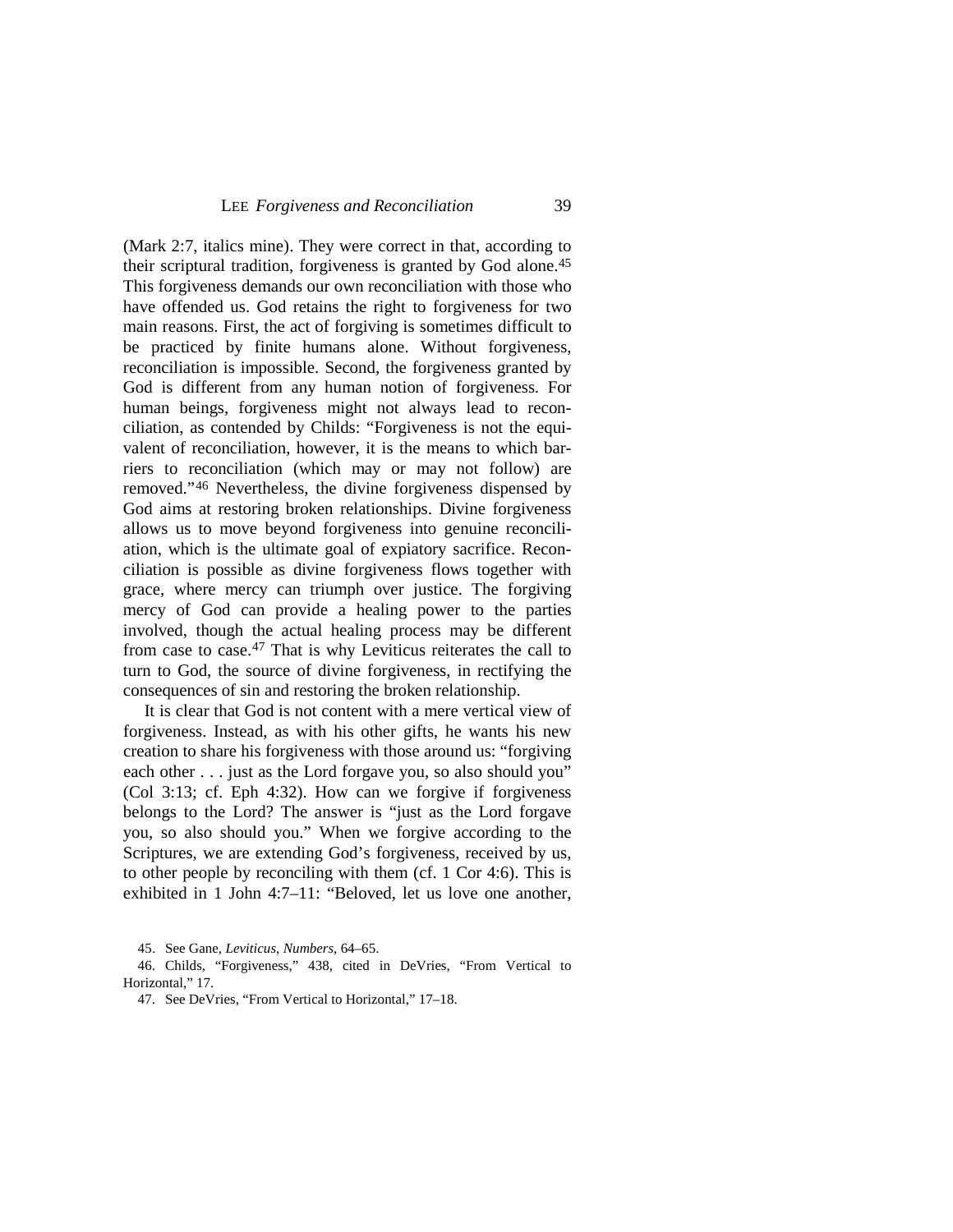for love is from God . . . The one who does not love does not know God, for God is love . . . Beloved, *if God so loved us, we also ought to love one another*" (italics mine). In the same manner, if we have experienced God's forgiving gift, we should share God's grace with others. The faith community should be the channel of God's love, grace, and forgiveness.

To extend God's forgiveness is not a suggestion but a demand. For the faith community, horizontal forgiveness does not only originate from the vertical dimension of forgiveness, but is also a prerequisite for the vertical. This concept was clearly exhibited in the reparation offering, which required sinners to rectify their relationship with others before they could secure forgiveness from the Lord (Lev 6:5–6 [MT: 5:24–25]). The same principle is also found in Matt 5:23–24: "Therefore if you are presenting your offering at the altar, and there remember that your brother has something against you, leave your offering there before the altar and go; first be reconciled to your brother, and then come and present your offering." Jesus further explains the significance of this theme: "And forgive us our debts, *as we also have forgiven our debtors* . . . But if you do not forgive others, then your Father will not forgive your transgressions" (Matt 6:12–15, italics mine). The parable of the unmerciful servant (Matt 18:23–35) provides a warning that if we do not forgive others, we will face God's judgment: "My heavenly Father will also do the same to you, if each of you does not forgive his brother from your heart" (Matt 18:35).

From the above discussion, we find that forgiveness and community depend on each other. The church came into existence through the divine forgiveness flowing out from the cross. However, within the church, divine forgiveness continues to be dispensed when we embrace each other.<sup>[48](#page-16-0)</sup> The rejection of our brothers and sisters removes the foundation of God's forgiveness. The Scriptures proclaim that the Lord is a forgiving God (Exod 34:7; Num 14:18). He wants his people to imitate him by having a forgiving attitude. He loves to see the faith community

<span id="page-16-0"></span>48. See Clayton, "Forgiveness," 11–12.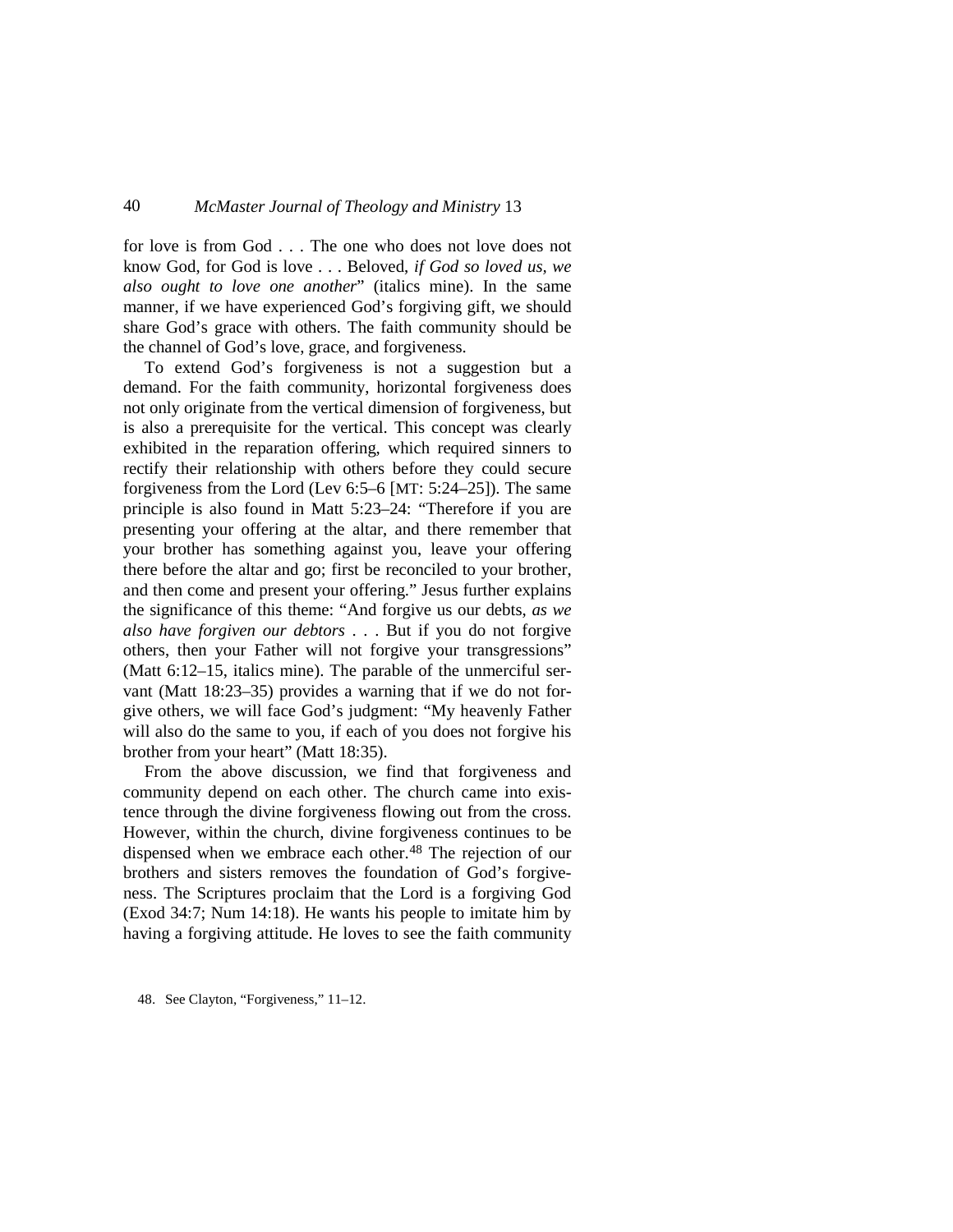relating with each other in peace and harmony just like the Triune God[.49](#page-17-0)

Since forgiveness is God's gift extended through his people, shall we "continue in sin so that grace may increase?" (Rom 6:1). Just as Paul responded to this question, "May it never be!" (Rom 6:2), Leviticus removes the illusion of cheap forgiveness. The הַפֵּר rite is a gift provided by God only to the repenting offender who suffers from the consequence of sin and longs for reconciliation with God and his created world. The complicated procedure of the expiatory offering was a continual reminder that forgiveness is not to be taken for granted. During the process, all parties were addressed: (1) the offender (the offerer) needed to confess and pay the penalty, (2) the offended (God) accepted the בבר arrangement and agreed to forgive, (3) other injured parties were compensated in full according to the legislation, and (4) the mediator (the priest) represented the community in order to carry out the reconciliation procedure; thus, sin would not endanger the community's survival.

The consonance between  $\Box$ כל (to forgive) and  $\Box$  (to to bear sin) suggests that God is deeply affected by bearing the cost of forgiveness. Divine forgiveness is a deliberate choice and is costly, which was fully exhibited when God absorbed the pre-requisite cost in the sacrifice of his Son.<sup>[50](#page-17-1)</sup> The Old Testament sacrifice highlights mercy and justice as crucial components of God's love. Mercy can only be an effective form of discipline if the one being disciplined understands the demand of justice and the cost of the gift of mercy.

#### *Do This in Remembrance of Him*[51](#page-17-2)

Does the revelation at Sinai still have relevance to the church today? It is true that Old Testament sacrifice, the heart of ancient Israelite worship, could always be reduced to routine ceremony,

50. Gane, *Leviticus, Numbers*, 110.

<span id="page-17-2"></span><span id="page-17-1"></span>51. The idea of this section is primarily drawn from Grenz, *Theology*, 697– 704.

<span id="page-17-0"></span><sup>49.</sup> See Grenz, *Theology*, 110–27, for comments regarding the relational God.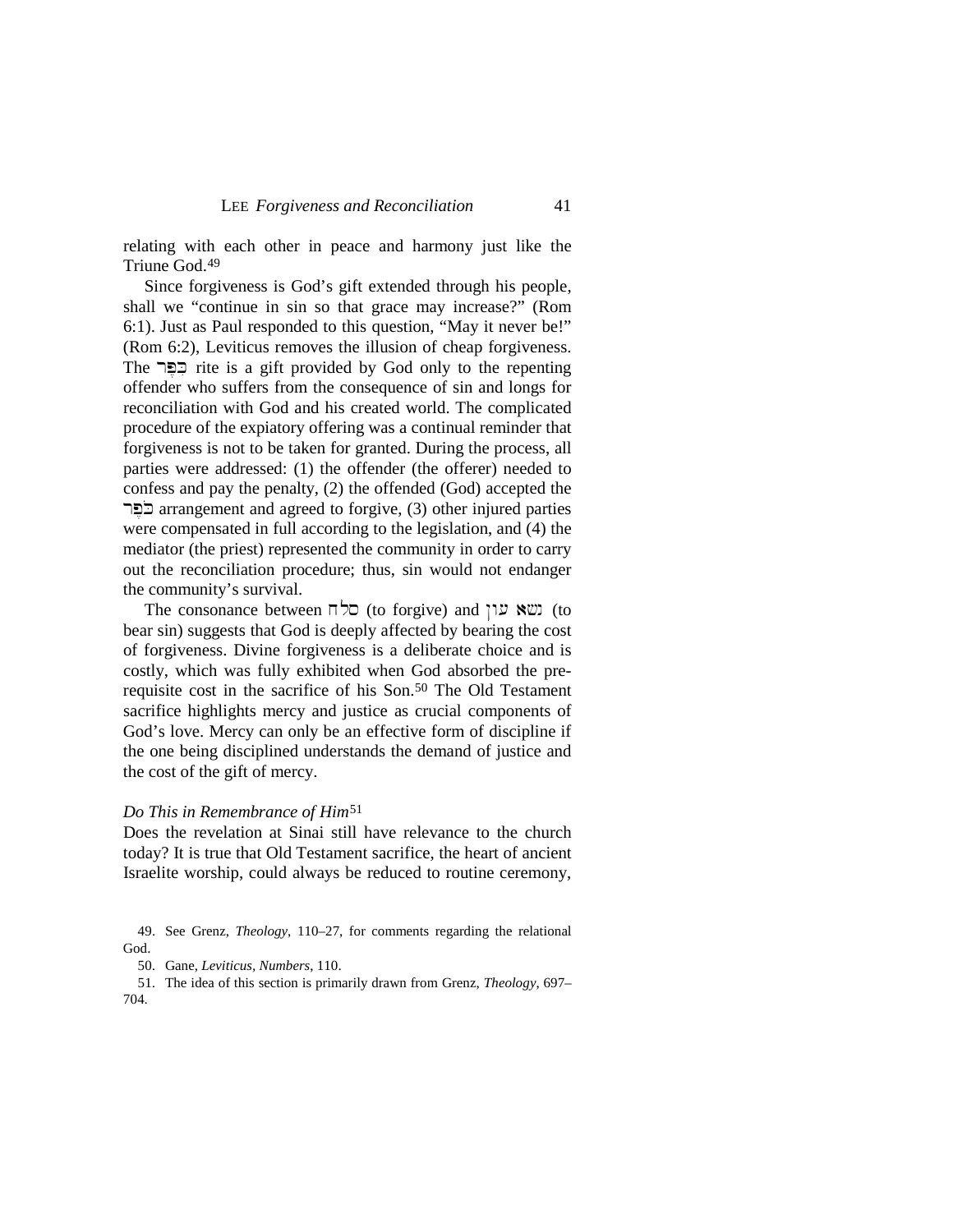just as is possible with a variety of significant symbolic acts in Christian worship today. The theological significance of the expiatory offering is so important that Jesus commands his followers to repeatedly reaffirm it. Through participation in the Lord's Supper, the expiatory gift continues to speak to the faith community today.

The Lord's Supper was instituted by Jesus as a perpetual celebration at his last meal with the disciples. When Christians observe the Lord's Supper together, we reenact the Last Supper and fulfill our Lord's command: "do this in remembrance of me" (1 Cor 11:24; cf. 11:25). This memorial aspect draws attention to what God has done for us through his Son's sacrificial death. Through our eating and drinking, we proclaim, in a symbolic manner, that Jesus sacrificed his life for us  $(1 \text{ Cor } 11:24-25)$ . This past orientation brings us back to the essence of the expiatory sacrifice that provides the meaning for Jesus' death—he becomes the atonement for human sin and his blood seals a new covenant. The forgiveness formula reminds us that atonement leads to divine forgiveness, which aims at restoration of broken relationships (renewal of covenant). Christ's atoning sacrifice enables God's divine forgiveness to flow in grace to those who long for reconciliation with the loving God and his world.

The sacrificial death of Jesus not only effects a new relationship between us and God but also destroys the barriers dividing human beings (Eph 2:11–22). The vertical and horizontal dimensions of forgiveness in Old Testament sacrifice are fully embraced in Christ's atonement. The church is the eschatological covenant community, called to reflect the nature of the Triune God himself. Whenever we observe the Lord's Supper, the Holy Spirit rekindles our devotion for Christ and strengthens us to "proclaim the Lord's death until he comes" (1 Cor 11:26). When we celebrate God's forgiving grace, we are reminded to extend his grace to other people. The expiatory gift speaks whenever we recount Jesus' death on the cross. It continues to speak when the faith community participates in Christ's reconciling work.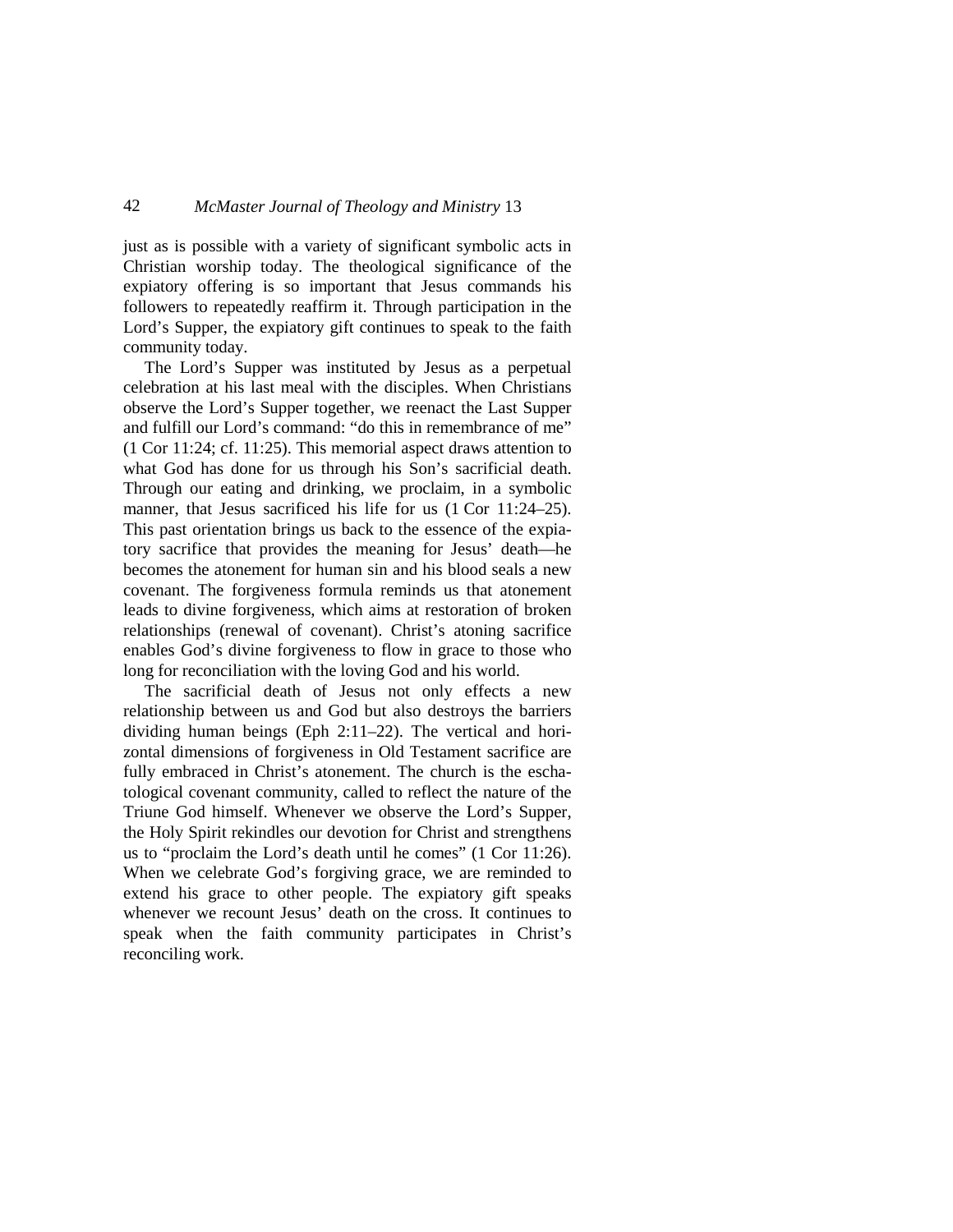#### *Bibliography*

- Anderson, Gary A. "Sacrifice and Sacrificial Offerings (OT)." In *ABD* 5:870–86. Edited by David Noel Freedman. 6 vols. New York: Doubleday, 1992.
- Balentine, Samuel E. *Leviticus. Interpretation: A Bible Commentary for Teaching and Preaching*. Louisville: John Knox, 2002.
- Boda, Mark J. *A Severe Mercy: Sin and Its Remedy in the Old Testament*. Siphrut 1. Winona Lake: Eisenbrauns, 2009.
- Brown, Francis, et al. *Enhanced Brown-Driver-Briggs Hebrew and English Lexicon*. Electronic edition. Oak Harbor, WA: Logos Research Systems, 2000.
- Budd, Philip J. *Leviticus*. NCBC. Grand Rapids: Eerdmans, 1996.
- *Cambridge Advanced Learner's Dictionary*. 3rd ed. Cambridge: Cambridge University Press, 2008. Accessed March 11, 2009. Online: http://dictionary.cambridge.org/.
- Childs, B. H. "Forgiveness." In *Dictionary of Pastoral Care and Counseling*, edited by Rodney J. Hunter, 438–40. Nashville: Abingdon, 1990.
- Clayton, Timothy. "Forgiveness: An Ecclesiological Act." Unpublished Essay, McMaster Divinity College, Hamilton, ON, 2009.
- DeVries, Joan. "From Vertical to Horizontal Forgiveness: Expanding the Contours." Unpublished Essay, McMaster Divinity College, Hamilton, ON, 2009.
- Douglas, Mary. *Leviticus as Literature*. Oxford: Oxford University Press, 1999.